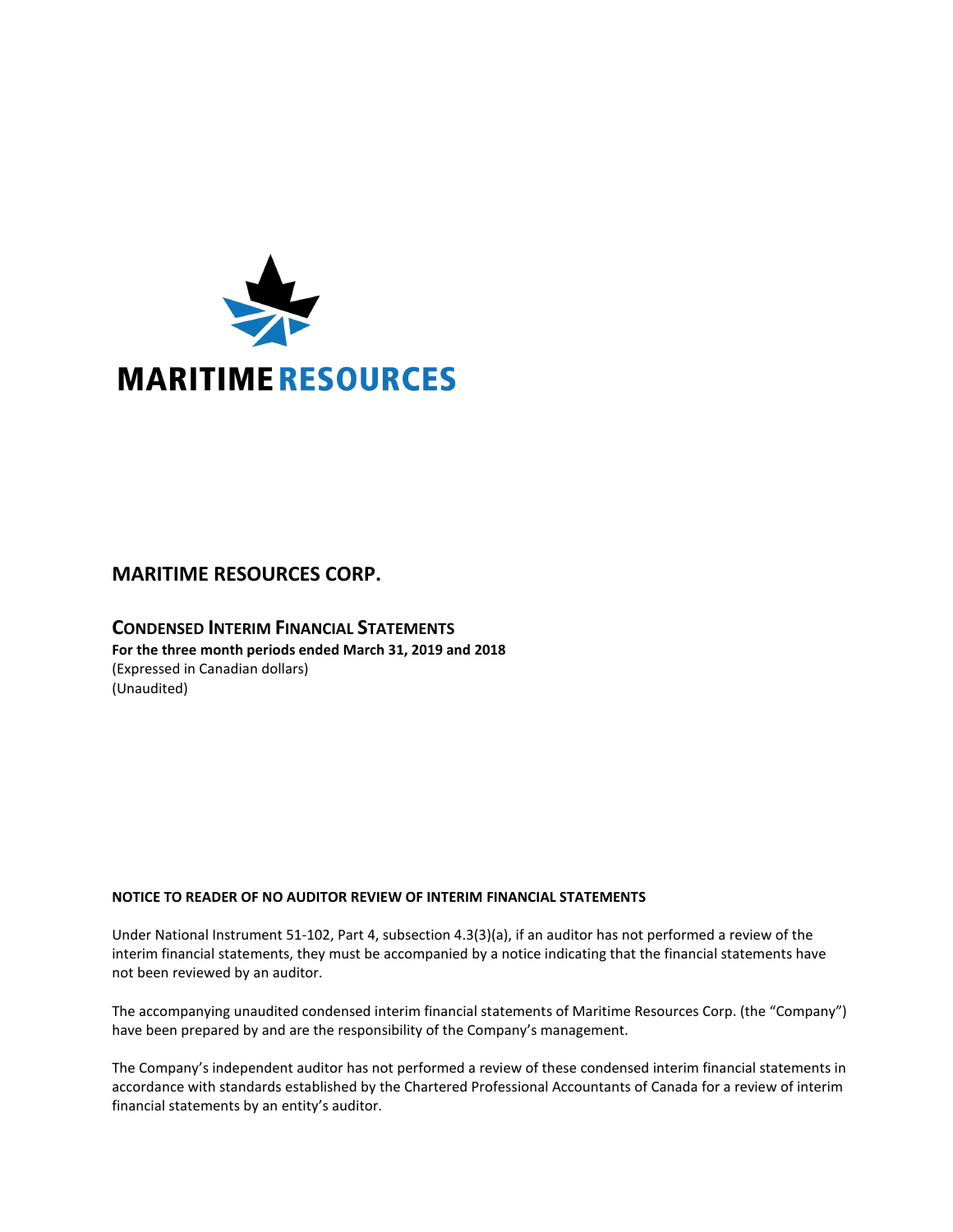

# **STATEMENTS OF FINANCIAL POSITION**

| As at                                                              |                | March 31<br>2019 | December 31<br>2018 |
|--------------------------------------------------------------------|----------------|------------------|---------------------|
| (Unaudited - Prepared by Management, in Canadian dollars)          | <b>Note</b>    | \$               | \$                  |
| <b>ASSETS</b>                                                      |                |                  |                     |
| <b>Current</b>                                                     |                |                  |                     |
| Cash and cash equivalents                                          | 4              | 955,162          | 2,359,066           |
| Receivables                                                        | 5              | 64,797           | 40,953              |
| Prepaid expenses and deposits                                      | 6              | 31,664           | 46,159              |
|                                                                    |                | 1,051,623        | 2,446,178           |
| <b>Exploration and evaluation assets</b>                           | $\overline{7}$ | 8,139,991        | 7,740,844           |
| <b>Right of use asset</b>                                          | 8              | 85,376           |                     |
| <b>Total Assets</b>                                                |                | 9,276,990        | 10,187,022          |
| LIABILITIES AND SHAREHOLDERS' EQUITY<br><b>Current liabilities</b> |                |                  |                     |
| Accounts payable and accrued liabilities                           | 9,12           | 263,828          | 121,441             |
| Flow-through premium liability                                     | 11             | 75,413           | 128,738             |
| Lease liability                                                    | 8              | 86,218           |                     |
| <b>Total Liabilities</b>                                           |                | 425,459          | 250,179             |
| <b>Shareholders' equity</b>                                        |                |                  |                     |
| Share capital                                                      | 11             | 15,119,453       | 15,063,535          |
| Reserves                                                           | 11             | 2,241,983        | 2,278,901           |
| Royalty reserve                                                    | 11             | 210,700          | 210,700             |
| Deficit                                                            |                | (8,720,605)      | (7,616,293)         |
| <b>Total Shareholders' Equity</b>                                  |                | 8,851,531        | 9,936,843           |
| <b>Total Liabilities and Shareholders' Equity</b>                  |                | 9,276,990        | 10,187,022          |

Nature of operations and going concern (Note 1) and Subsequent event (Note 15).

*Approved and authorized on behalf of the Board of Directors:*

*"John P. Hayes" "Mark N.J. Ashcroft"* Chairman Director

*The accompanying notes are an integral part of these condensed interim financial statements.*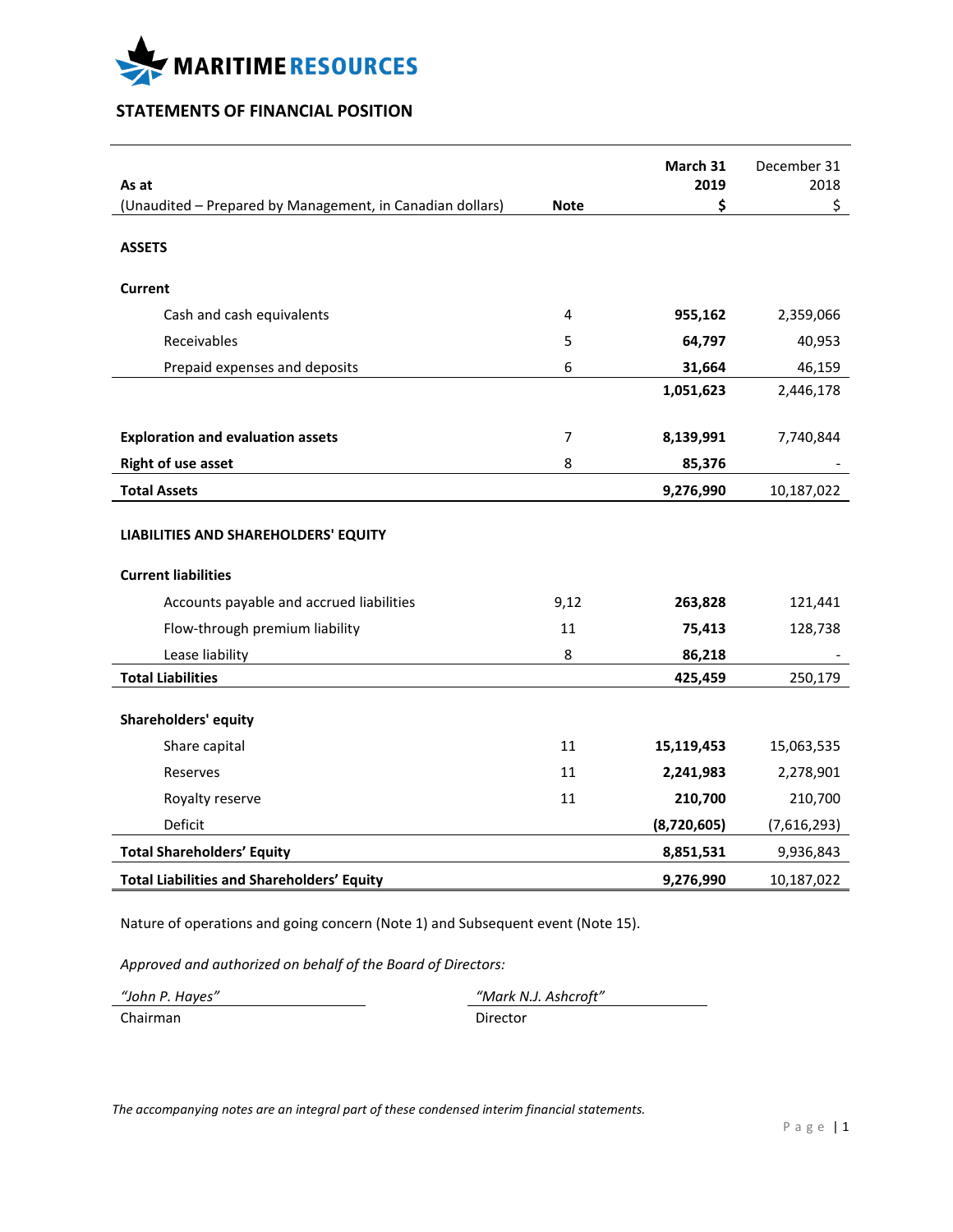

# **STATEMENTS OF LOSS AND COMPREHENSIVE LOSS**

| For the three month periods ended March 31                 |             | 2019          | 2018       |
|------------------------------------------------------------|-------------|---------------|------------|
| (Unaudited - Prepared by Management, in Canadian dollars)  | <b>Note</b> | \$            | \$         |
|                                                            |             |               |            |
| <b>EXPENSES</b>                                            |             |               |            |
|                                                            |             |               |            |
| Salaries and benefits                                      | 12          | 94,314        |            |
| Severance                                                  | 12          | 884.497       |            |
| Administration                                             | 12          | 75,639        | 88,500     |
| Consulting                                                 | 12          | 28,000        | 87,000     |
| Professional fees                                          |             | 27,448        | 14,689     |
| Directors' fees                                            | 12          | 17,500        | 4,500      |
| Investor relations and promotion                           |             | 12,478        | 165,147    |
| Depreciation                                               | 8           | 21,344        |            |
| Interest expense on lease liability                        | 8           | 1,998         |            |
| Financing expense, accretion and interest on loans payable | 10          |               | 66,675     |
|                                                            |             | (1, 163, 218) | (426, 511) |
|                                                            |             |               |            |
| Interest income                                            |             | 5,581         |            |
| Recognition of flow-through premium liability              | 11          | 53,325        | 26,044     |
|                                                            |             | 58,906        | 26,044     |
| Loss and comprehensive loss for the period                 |             | (1, 104, 312) | (400, 467) |
|                                                            |             |               |            |
| Basic and diluted loss per common share                    |             | (0.01)        | (0.01)     |
| Weighted average number of common shares outstanding       |             | 131,973,807   | 79,534,563 |

*The accompanying notes are an integral part of these condensed interim financial statements.*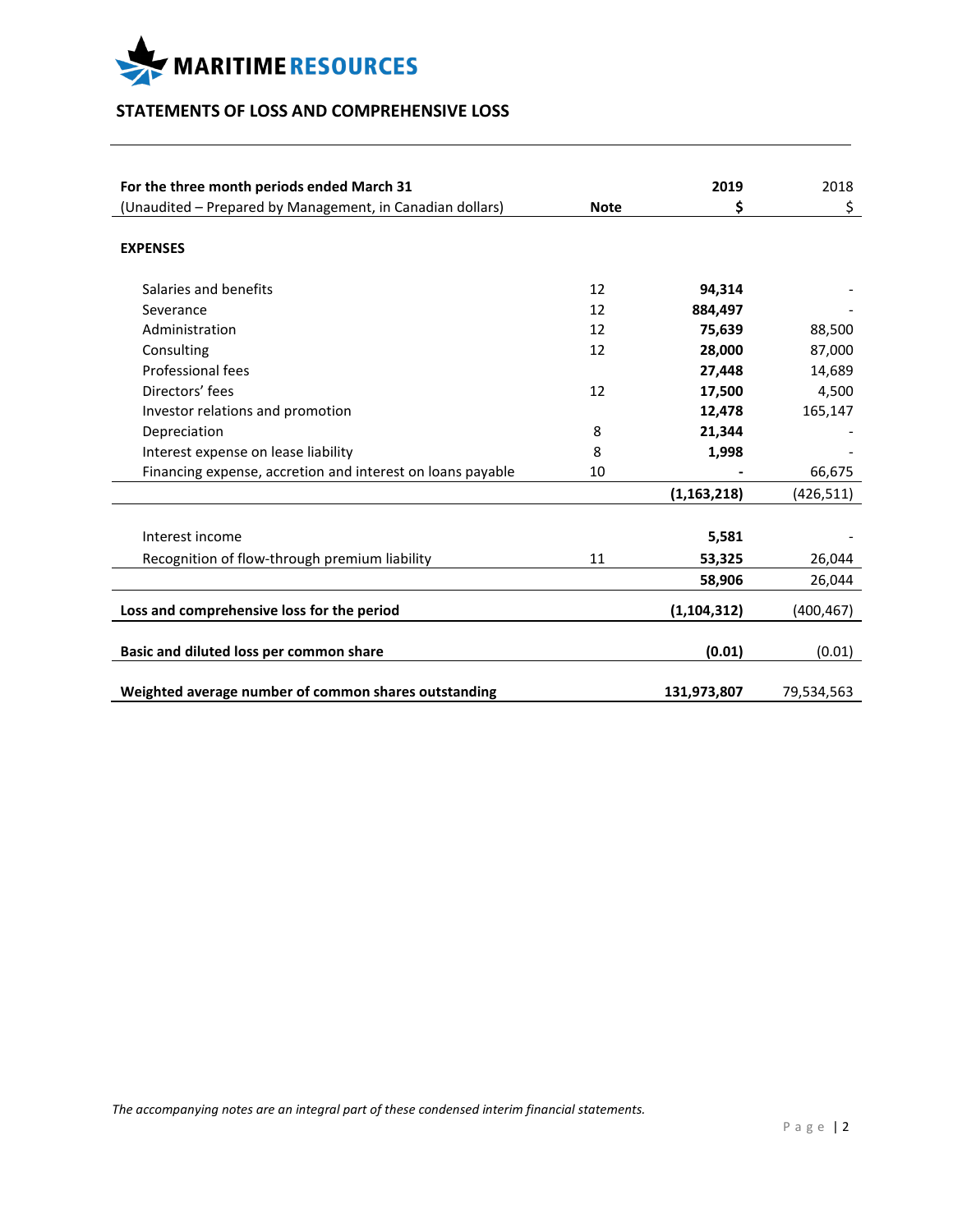

# **STATEMENTS OF CHANGES IN SHAREHOLDERS' EQUITY**

|                                                           | Shares                   | <b>Share</b><br>capital | Share<br>subscriptions<br>receivable | Share<br>subscriptions<br>received in<br>advance | <b>Treasury</b><br>shares | <b>Reserves</b> | Royalty<br>reserve       | <b>Deficit</b> | <b>Total</b>  |
|-----------------------------------------------------------|--------------------------|-------------------------|--------------------------------------|--------------------------------------------------|---------------------------|-----------------|--------------------------|----------------|---------------|
| (Unaudited - Prepared by Management, in Canadian dollars) | #                        | Ś                       | Ś                                    | Ś                                                | Ś                         | Ś               | Ś                        | Ś              | \$            |
| Balance, December 31, 2017                                | 73,103,629               | 10,202,819              | (100,000)                            | 96,920                                           | (245,000)                 | 1,222,944       | 210,700                  | (5, 107, 389)  | 6,280,994     |
| Issued for private placements (Note 11)                   | 11,164,340               | 1,134,754               |                                      | (96, 920)                                        |                           |                 |                          |                | 1,037,834     |
| Share issuance costs (Note 11)                            | $\overline{\phantom{a}}$ | (62, 660)               |                                      |                                                  |                           |                 |                          |                | (62, 660)     |
| Finders' shares (Note 11)                                 | 488,480                  | 43,963                  |                                      |                                                  |                           |                 |                          |                | 43,963        |
| Finders' warrants (Note 11)                               |                          | (32, 312)               |                                      |                                                  |                           | 32,312          |                          |                |               |
| Flow-through premium liability (Note 11)                  | $\overline{\phantom{a}}$ | (18, 320)               |                                      |                                                  |                           |                 |                          |                | (18, 320)     |
| Issued for mineral properties (Note 7,11)                 | 150,000                  | 16,500                  |                                      |                                                  |                           |                 |                          |                | 16,500        |
| Reserves transferred on expired options (Note 11)         |                          |                         |                                      |                                                  |                           | (72, 306)       |                          | 72,306         |               |
| Loss for the period                                       |                          |                         |                                      |                                                  |                           |                 | $\overline{\phantom{a}}$ | (400, 467)     | (400, 467)    |
| Balance, March 31, 2018                                   | 84,906,449               | 11,284,744              | (100,000)                            |                                                  | (245,000)                 | 1,182,950       | 210,700                  | (5,435,550)    | 6,897,844     |
| Issued for private placements (Note 11)                   | 43,629,567               | 4,082,065               |                                      |                                                  |                           | 800,895         |                          |                | 4,882,960     |
| Share issuance costs (Note 11)                            |                          | (257, 210)              |                                      |                                                  |                           |                 |                          |                | (257, 210)    |
| Finders' shares (Note 11)                                 | 2,152,791                | 193,751                 |                                      |                                                  |                           |                 |                          |                | 193,751       |
| Finders' warrants (Note 11)                               | $\overline{\phantom{a}}$ | (100, 029)              |                                      |                                                  |                           | 100,029         |                          |                |               |
| Flow-through premium liability (Note 11)                  |                          | (211, 373)              |                                      |                                                  |                           |                 |                          |                | (211, 373)    |
| Issued for mineral properties (Note 7,11)                 | 765,000                  | 66,200                  |                                      |                                                  |                           |                 |                          |                | 66,200        |
| Sale of treasury shares                                   | 1,500,000                |                         |                                      |                                                  | 245,000                   |                 |                          | (125,000)      | 120,000       |
| Return to treasury                                        | (1,000,000)              | (100,000)               | 100,000                              |                                                  |                           |                 |                          |                |               |
| Share-based payments                                      |                          |                         |                                      |                                                  |                           | 309,664         |                          |                | 309,664       |
| Warrant expiry                                            |                          | 105,387                 |                                      |                                                  |                           | (105, 387)      |                          |                |               |
| Reserves transferred on expired options (Note 11)         |                          |                         |                                      |                                                  |                           | (9,250)         |                          | 9,250          |               |
| Loss for the period                                       |                          |                         |                                      |                                                  |                           |                 | $\overline{\phantom{a}}$ | (2,064,993)    | (2,064,993)   |
| Balance, December 31, 2018                                | 131,953,807              | 15,063,535              | ٠                                    |                                                  |                           | 2,278,901       | 210,700                  | (7,616,293)    | 9,936,843     |
| Issued for mineral properties (Note 7,11)                 | 200,000                  | 19,000                  |                                      |                                                  |                           |                 |                          |                | 19,000        |
| Warrant expiry                                            |                          | 36,918                  |                                      |                                                  |                           | (36, 918)       |                          |                |               |
| Loss for the period                                       |                          |                         |                                      |                                                  |                           |                 |                          | (1, 104, 312)  | (1, 104, 312) |
| <b>Balance, March 31, 2019</b>                            | 132,153,807              | 15,119,453              |                                      |                                                  |                           | 2,241,983       | 210,700                  | (8,720,605)    | 8,851,531     |

*The accompanying notes are an integral part of these condensed interim financial statements.*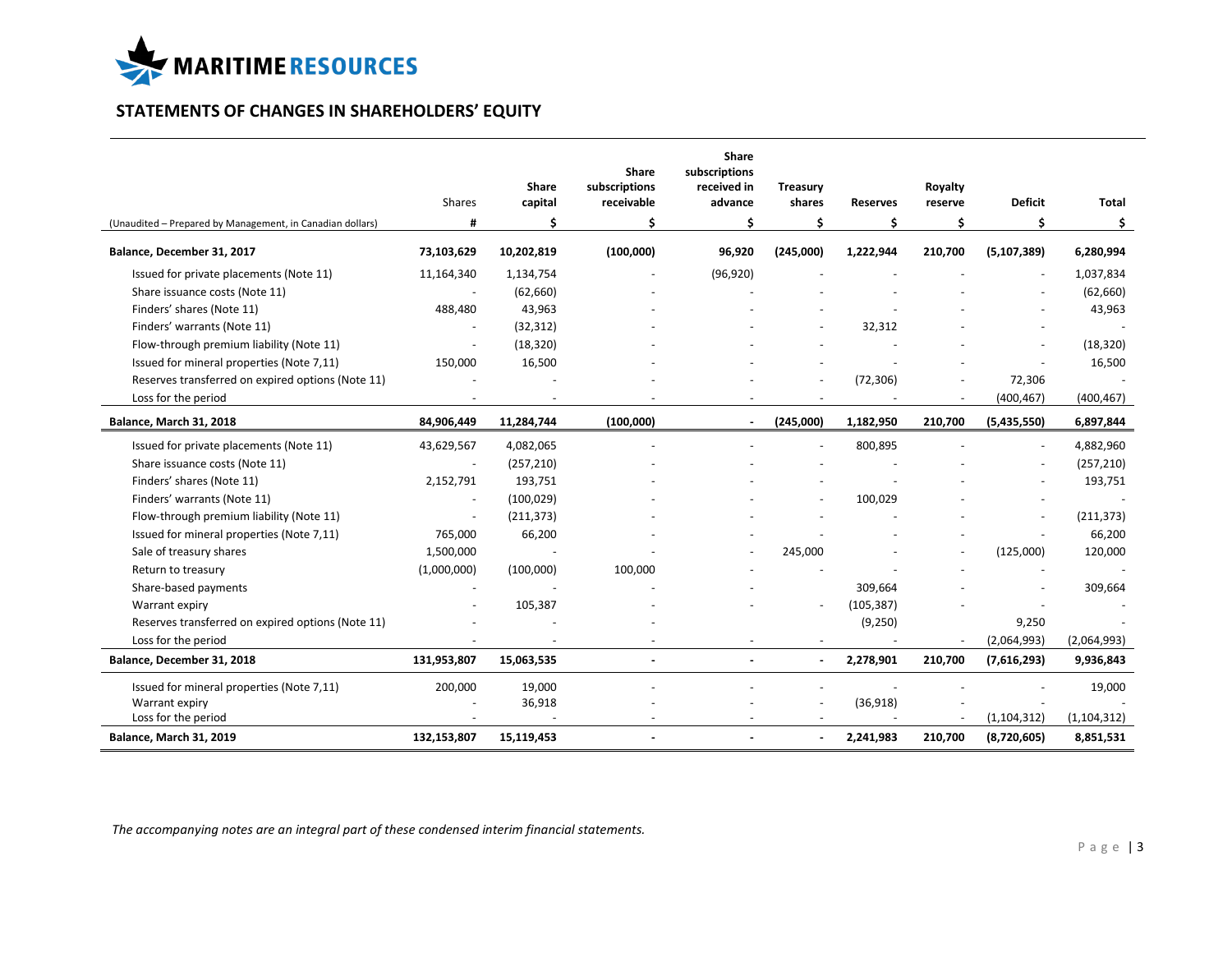

# **STATEMENTS OF CASH FLOWS**

| For the three month periods ended March 31                             | 2019          | 2018       |
|------------------------------------------------------------------------|---------------|------------|
| (Unaudited - Prepared by Management, in Canadian dollars)              | \$            | \$         |
| Cash flows from operating activities                                   |               |            |
| Loss for the period                                                    | (1, 104, 312) | (400, 467) |
|                                                                        |               |            |
| Items not involving cash:                                              |               |            |
| Depreciation                                                           | 21,344        |            |
| Financing expense and interest accrued on loan                         |               | 66,675     |
| Flow-through premium recovery                                          | (53, 325)     | (26, 044)  |
|                                                                        |               |            |
| Changes in non-cash working capital items:                             |               |            |
| (Increase) decrease in receivables                                     | (23, 844)     | 149        |
| (Increase) decrease in prepaid expenses                                | 14,495        | 41,075     |
| Increase (decrease) in accounts payable                                |               |            |
| and accrued liabilities                                                | 142,387       | 24,439     |
| Net cash provided by (used in) operating activities                    | (1,003,255)   | (294,173)  |
| Cash flows from investing activities                                   |               |            |
| Exploration and evaluation expenditures                                | (380, 147)    | (206, 858) |
|                                                                        | (380, 147)    |            |
| Net cash provided by (used in) investing activities                    |               | (206,858)  |
| Cash flows from financing activities                                   |               |            |
| Repayment of lease liability                                           | (20, 502)     |            |
| Proceeds from private placements                                       |               | 1,134,754  |
| Share subscriptions received in advance                                |               | (96, 920)  |
| Share issue costs                                                      |               | (62, 660)  |
| Repayment of loan                                                      |               | (500,000)  |
| Net cash provided by (used in) financing activities                    | (20, 502)     | 475,174    |
|                                                                        |               |            |
| Change in cash during the period                                       | (1,403,904)   | (25, 857)  |
|                                                                        |               |            |
| Cash, beginning of the period                                          | 2,359,066     | 387,117    |
| Cash, end of the period                                                | 955,162       | 361,260    |
| <b>Supplemental disclosure</b>                                         |               |            |
| Cash paid for interest                                                 | 1,998         | 36,712     |
| Supplemental disclosure of non-cash financial and investing activities |               |            |
| Recognition of right of use asset and lease liability                  | 106,720       |            |
| Fair value of broker warrants and units                                |               | 32,312     |
| Expiry of warrants                                                     | 36,918        |            |
| Exploration and evaluation assets included in accounts payable         | 116,795       | 78,877     |
| Flow-through share premium                                             |               | 18,320     |
| Shares issued for property                                             | 19,000        | 16,500     |
| Share subscriptions receivable                                         |               | (100,000)  |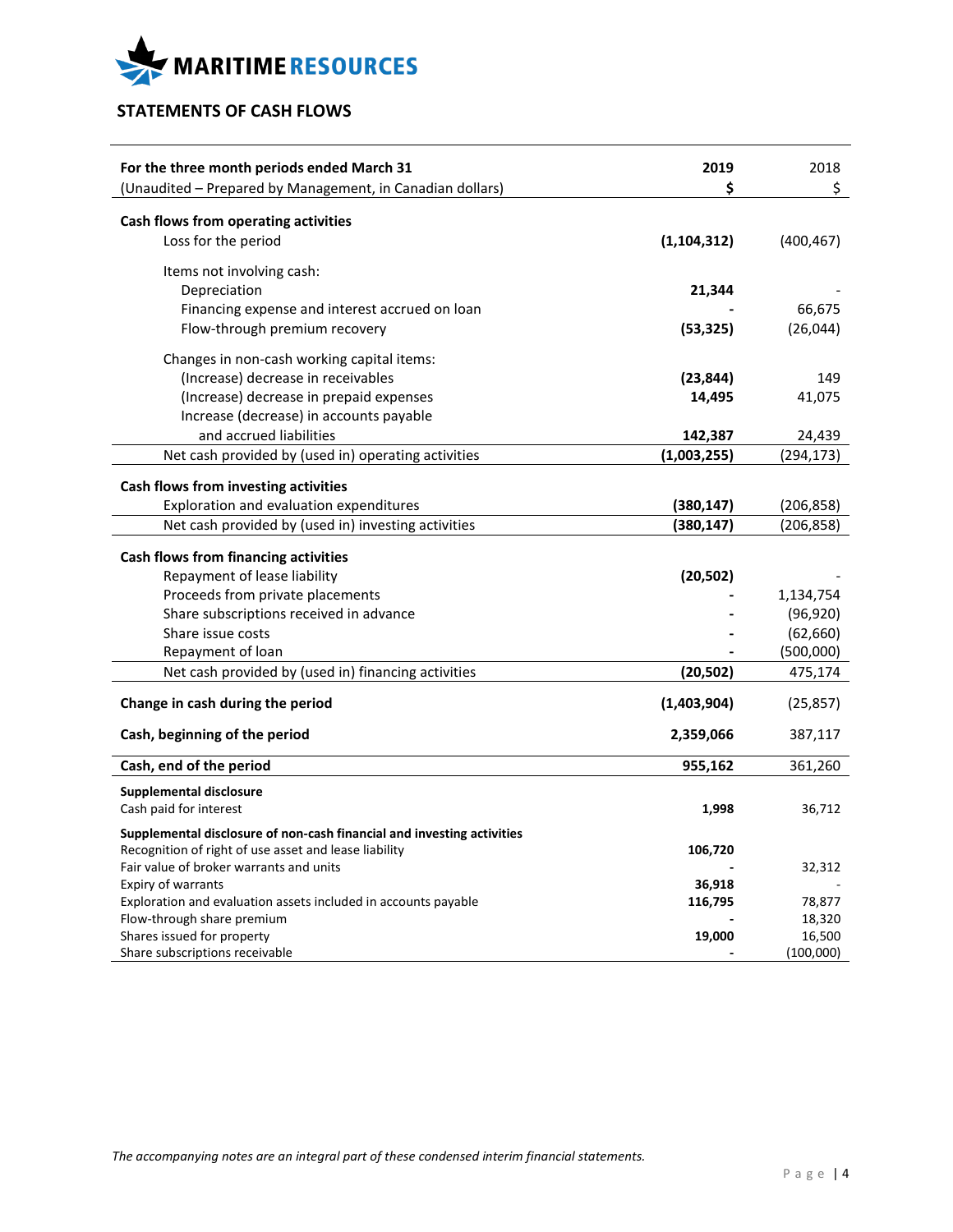

For the three month periods ended March 31, 2019 and 2018 *(Unaudited, expressed in Canadian dollars)*

# **1. NATURE OF OPERATIONS AND GOING CONCERN**

Maritime Resources Corp. (the "Company" or "Maritime") was incorporated under the Business Corporations Act (British Columbia) on May 14, 2007. Maritime is an exploration stage company focused on re-starting the past producing Hammerdown Gold Mine located near the Baie Verte mining district in Newfoundland and Labrador, Canada as well as exploration on its other properties in the region.

The Company's registered and records office is 3200 - 650 West Georgia Street, Vancouver, BC, Canada, V6B 4P7. The Company also has an office in Toronto at 1900 – 110 Yonge Street, Toronto, ON, Canada, M5C 1T4. The shares of the Company are traded on the TSX Venture Exchange ("TSX-V") under the symbol MAE.

As the Company is in the exploration stage, the recoverability of the costs incurred to date on exploration properties is dependent upon the existence of economically recoverable reserves, the ability of the Company to obtain the necessary financing to complete the exploration and development of its properties and upon future profitable production or proceeds from the disposition of the properties and deferred exploration expenditures.

These financial statements have been prepared by management in accordance with International Financial Reporting Standards ("IFRS") applicable to a going concern, which assumes that the Company will be able to realize its assets and discharge its liabilities in the normal course of business for the foreseeable future. The Company has incurred ongoing losses. The continuing operations of the Company are dependent upon its ability to continue to raise adequate financing and to commence profitable operations in the future and repay its liabilities arising from normal business operations as they become due, although it has been successful in raising financing in the past, there is no assurance it will be able to do so in the future. The Company estimates that it has sufficient working capital to continue as a going concern beyond one year.

These financial statements do not include any adjustments relating to the recoverability and classification of recorded asset amounts and classification of liabilities that might be necessary should the Company be unable to continue in existence. Such adjustments could be material.

# **2. STATEMENT OF COMPLIANCE AND BASIS OF PRESENTATION**

These condensed interim financial statements, including comparatives, have been prepared in accordance with International Accounting Standards ("IAS") 34, "Interim Financial Reporting", as issued by the International Accounting Standards Board ("IASB"), on a basis consistent with accounting policies disclosed in the audited financial statements for the fiscal year ended December 31, 2018, and should be read in conjunction with the most recently issued audited financial statements, which include information necessary or useful to understanding the Company's business and financial statement presentation. In particular, the Company's significant accounting policies which were presented in Note 3 to the Financial Statements for the year ended December 31, 2018 have been consistently applied in the preparation of the Company's interim financial statements, except as noted below under Leases.

The condensed interim financial statements have been prepared using the historical cost basis, except for financial instruments which are stated at fair value and have been prepared using the accrual basis of accounting except for cash flow information. All dollar amounts presented are in Canadian dollars unless otherwise specified. The condensed interim consolidated financial statements are presented in Canadian dollars unless otherwise noted.

These financial statements were authorized for issue by the Board of Directors on May 29, 2019.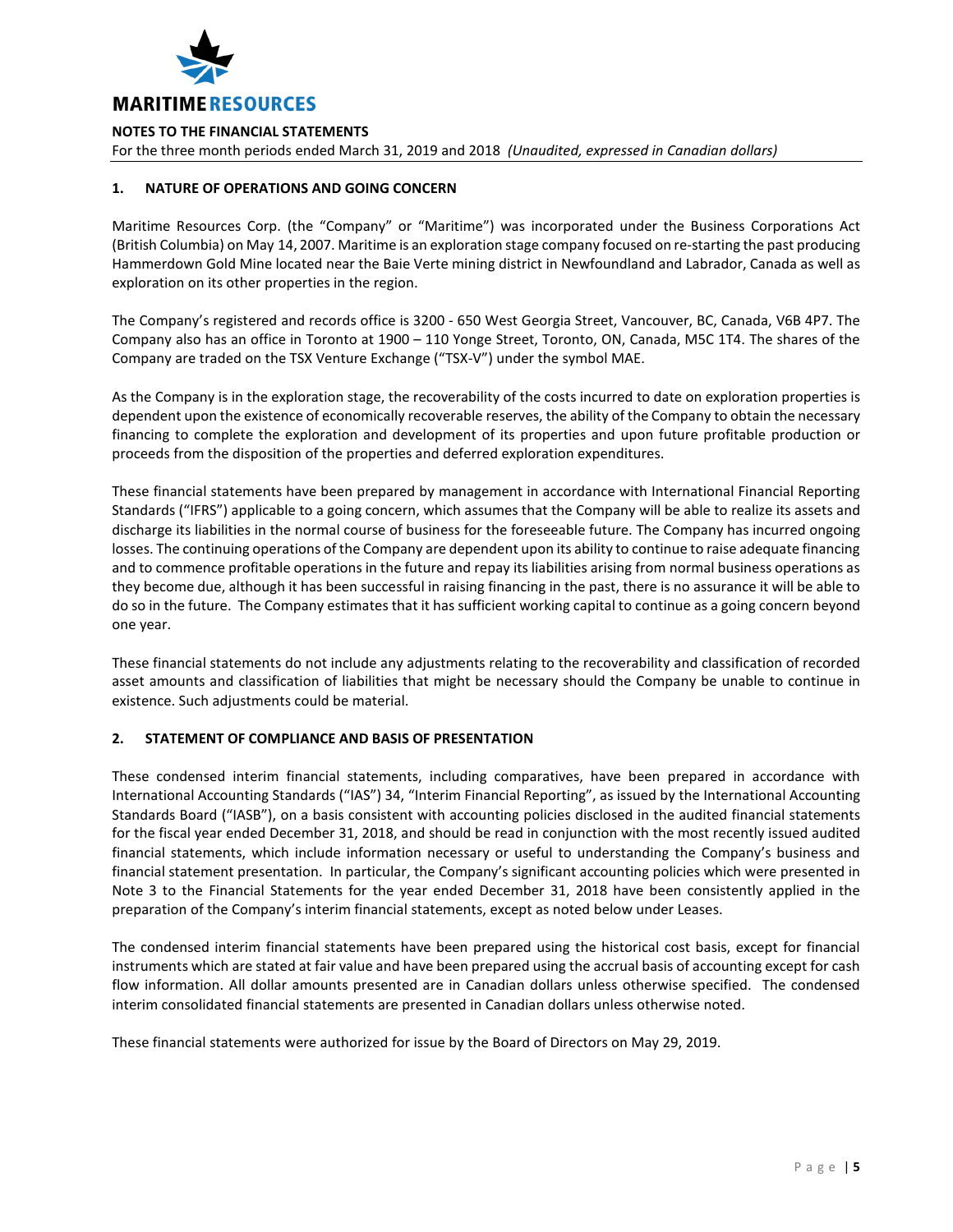

For the three month periods ended March 31, 2019 and 2018 *(Unaudited, expressed in Canadian dollars)*

# **3. SIGNIFICANT ACCOUNTING POLICIES**

The condensed interim financial statements were prepared using the same accounting policies and methods as those used in the Company's audited financial statements for the year ended December 31, 2018, except for the adoption of IFRS 16 Leases ("IFRS 16").

#### **Leases**

On January 1, 2019, the Company adopted IFRS 16 which replaced IAS 17 – *Leases* and IFRIC 4 – *Determining Whether an Arrangement Contains a Lease*. IFRS 16 sets out the principles for the recognition, measurement, presentation and disclosure of leases. The standard is effective for annual periods beginning on or after January 1, 2019. IFRS 16 eliminates the classification of leases as either operating leases or finance leases for a lessee. Instead, all leases are treated in a similar way to finance leases applied in IAS 17. IFRS 16 does not require a lessee to recognize assets and liabilities for short-term leases (i.e. leases of 12 months or less), leases of low-value assets and certain leases with variable lease payments.

The Company applied IFRS 16 using the modified retrospective method. Under this method, financial information will not be restated and will continue to be reported under the accounting standards in effect for those periods.

#### *New accounting policy for leases*

At inception of a contract, the Company assesses whether the contract is, or contains, a lease. A contract is, or contains, a lease if the contract conveys the right to control the use of an identified asset for a period of time in exchange for consideration.

The Company recognizes a right-of-use asset and a lease liability at the commencement date of a lease. The right-ofuse asset is initially measured at cost, which is comprised of the initial amount of the lease liability adjusted for any lease payments made at or before the commencement date, plus any decommissioning and restoration costs, less any lease incentives received.

The right-of-use asset is subsequently depreciated using the straight-line method from the commencement date to the earlier of the end of the lease term, or the end of the useful life of the asset. In addition, the right-of-use asset may be reduced due to impairment losses, if any, and adjusted for certain remeasurements of the lease liability.

A lease liability is initially measured at the present value of the lease payments that are not paid at the commencement date, discounted by the interest rate implicit in the lease, or if that rate cannot be readily determined, the incremental borrowing rate.

Lease payments included in the measurement of the lease liability are comprised of:

- fixed payments, including in-substance fixed payments, less any lease incentives receivable;
- variable lease payments that depend on an index or a rate, initially measured using the index or rate as at the commencement date;
- amounts expected to be payable under a residual value guarantee;
- exercise prices of purchase options if the Company is reasonably certain to exercise that option; and
- payments of penalties for terminating the lease, if the lease term reflects the lessee exercising an option to terminate the lease.

Lease payments are allocated between the lease liability and interest expense. Interest expense is charged to the statement of loss and comprehensive loss over the lease period so as to produce a constant periodic rate of interest on the remaining balance of the liability for each period.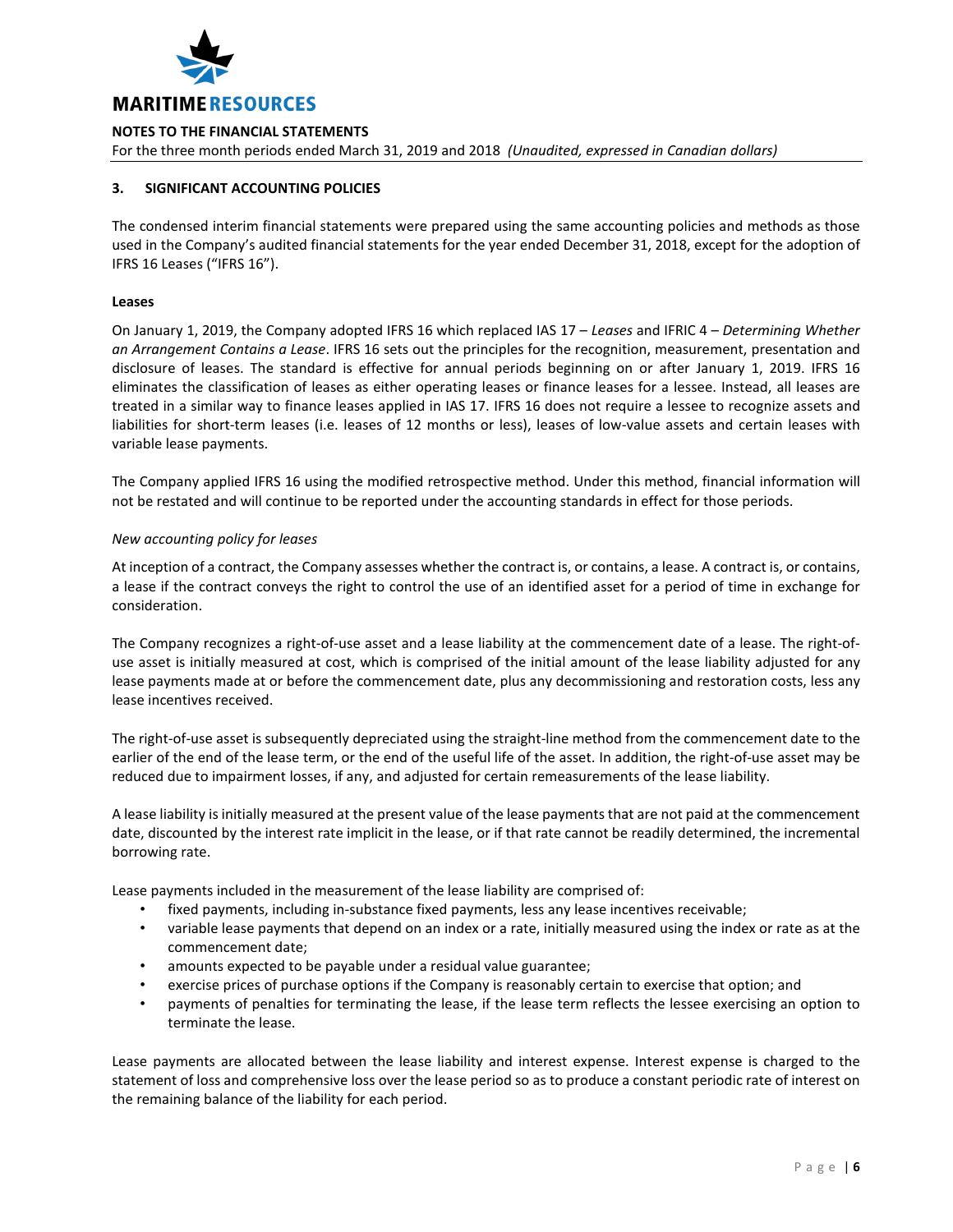

For the three month periods ended March 31, 2019 and 2018 *(Unaudited, expressed in Canadian dollars)*

The lease liability is remeasured when there is a change in future lease payments arising from a change in an index or rate, if there is a change in the Company's estimate of the amount expected to be payable under a residual value guarantee, or if the Company changes its assessment of whether it will exercise a purchase, extension or termination option. Variable lease payments not included in the initial measurement of the lease liability are charged directly to profit or loss.

## *Impact of adoption of IFRS 16*

The Company has applied IFRS 16 using the modified retrospective approach which requires the cumulative effect of initial application to be recognized in retained earnings at January 1, 2019. On adoption of IFRS 16, the Company recognized a lease liability for an office lease previously classified as an operating lease under IAS 17. The liability was measured at the present value of the remaining lease payments, discounted using the Company's applicable incremental borrowing rate as of January 1, 2019 of 8% and assumes Maritime will not renew the lease upon termination.

The following table summarizes the difference between operating lease commitments disclosed immediately preceding the date of initial application relating to an office lease, and lease liabilities recognized in the statement of financial position at the date of initial application. On transition, the associated right-of-use asset was measured at \$106,720 being the amount equal to the lease liability.

| Operating lease commitment as at December 31, 2018                    | 112.500 |
|-----------------------------------------------------------------------|---------|
| Discounted using the incremental borrowing rate as of January 1, 2019 | (5,780) |
|                                                                       | 106.720 |

The Company has elected not to recognize a right of use asset and lease liability for a month to month sub lease that is has for its Toronto office. This lease can be terminated without permission with no significant penalty and does not meet the definition of an enforceable contract under IFRS 16. The lease payments associated with this lease are charged directly to the statement of loss and comprehensive loss.

#### **Use of estimates and judgments**

The preparation of financial statements in conformity with IFRS requires management to make judgments, estimates and assumptions that affect the application of policies and reported amounts of assets and liabilities, and revenue and expenses. The estimates and associated assumptions are based on historical experience and various other factors that are believed to be reasonable under the circumstances, the results of which form the basis of making the judgments about carrying values of assets and liabilities that are not readily apparent from other sources. Actual results may differ from these estimates.

The estimates and underlying assumptions are reviewed on an ongoing basis. Revisions to accounting estimates are recognized in the period in which the estimate is revised if the revision affects only that period or in the period of the revision and further periods if the review affects both current and future periods.

Critical judgments exercised in the application of accounting policies and estimates having the most significant effects on the amounts recognized in the financial statements are as follows:

*Economic recoverability and profitability of future economic benefits of exploration and evaluation assets* – Management has determined that exploration, evaluation and related costs incurred which were capitalized may have future economic benefits and may be economically recoverable. Management uses several criteria in its assessments of economic recoverability and probability of future economic benefits, including geological and other technical information, a history of conversion of mineral deposits with similar characteristics to its properties, evaluation of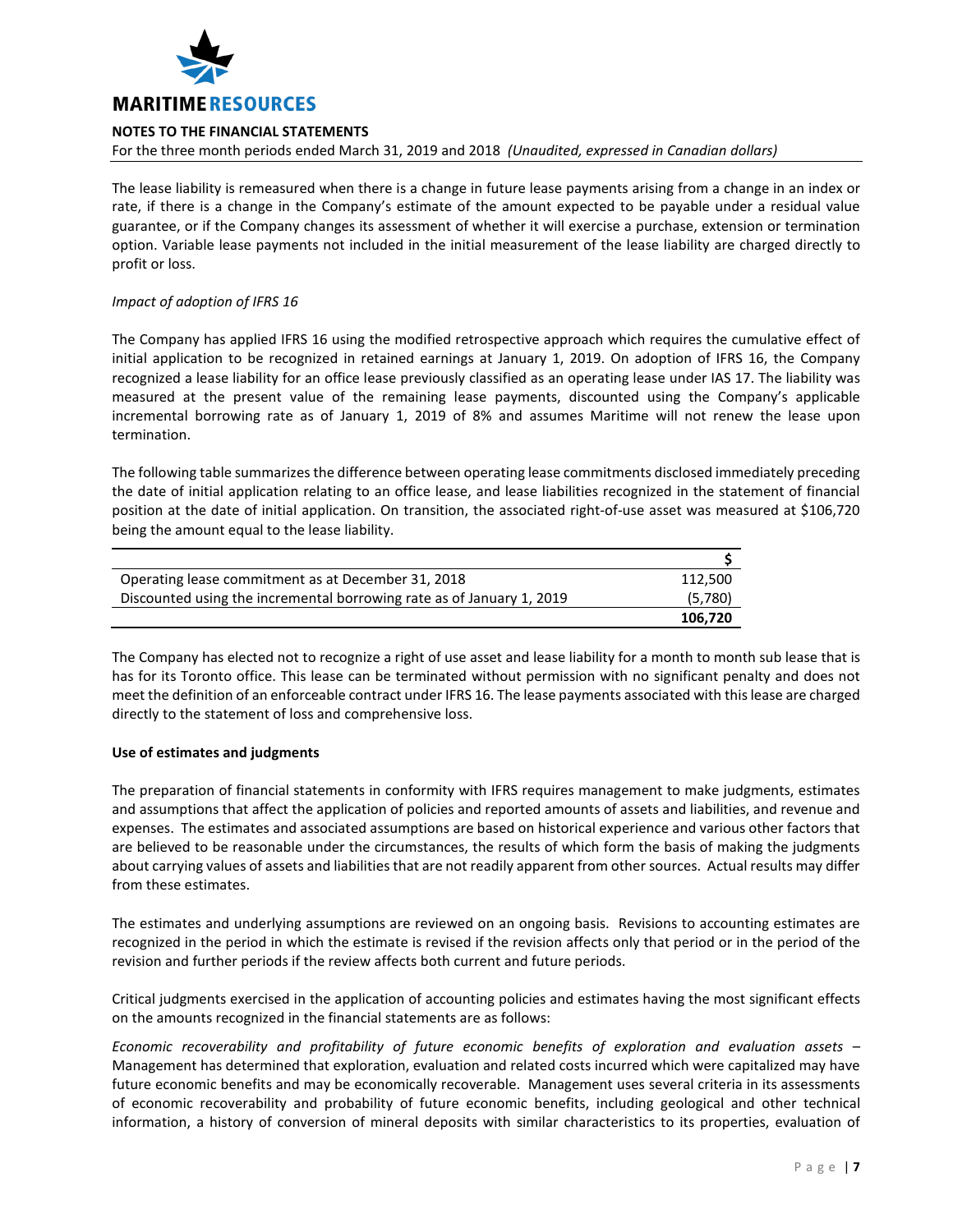

For the three month periods ended March 31, 2019 and 2018 *(Unaudited, expressed in Canadian dollars)*

permitting and environmental issues and other such factors.

*Royalty reserve* - Royalty reserve includes proceeds received from royalty units, repayable from future production. As future production is not determinable, the royalty units have been classified as capital in nature.

The most significant accounts that require estimates as the basis for determining the stated amounts include the following:

*Valuation of share-based payments, broker compensation and finders' warrants* – The Company uses the Black-Scholes Option Pricing Model for valuation of share-based payments, agent compensation and finders' warrants, which requires the input of subjective assumptions including expected price volatility, interest rate, and forfeiture rate. Changes in the input assumptions can materially affect the fair value estimate and the Company's results and equity reserves. The resulting value calculated is not necessarily the value that the holder of the option could receive in an arm's length transaction, given that there is no market for the options and they are not transferable.

*Income taxes* – In assessing the probability of realizing deferred tax assets, management makes estimates related to expectation of future taxable income, applicable tax opportunities, expected timing of reversals of existing temporary differences and the likelihood that tax position taken will be sustained upon examination by applicable tax authorities. In making its assessments, management gives additional weight to positive and negative evidence that can be objectively verified.

#### **4. CASH AND CASH EQUIVALENTS**

|                                                      | March 31, 2019 | December 31, 2018 |
|------------------------------------------------------|----------------|-------------------|
|                                                      |                |                   |
| Cash                                                 | 55,162         | 2,359,066         |
| Guaranteed Investment Certificate - Fully redeemable | 900.000        |                   |
|                                                      | 955,162        | 2,359,066         |

# **5. RECEIVABLES**

|                             | March 31, 2019 | December 31, 2018 |
|-----------------------------|----------------|-------------------|
|                             |                |                   |
| Input sales tax recoverable | 60,268         | 40,736            |
| Interest receivable         | 4,008          |                   |
| Other receivables           | 521            | 217               |
|                             | 64,797         | 40,953            |

#### **6. PREPAID EXPENSE AND DEPOSITS**

|                  | March 31, 2019 | December 31, 2018 |
|------------------|----------------|-------------------|
|                  |                |                   |
| Prepaid expenses | 8,264          | 13,223            |
| Deposits         | 23,400         | 32,936            |
|                  | 31,664         | 46,159            |

#### **7. EXPLORATION AND EVALUATION ASSETS**

#### **Green Bay**

Maritime Resources owns 100% of the Green Bay property, located in Newfoundland and Labrador, Canada, which hosts the past producing Hammerdown gold mine, as well as the Orion deposit and the Lochinvar deposits. The property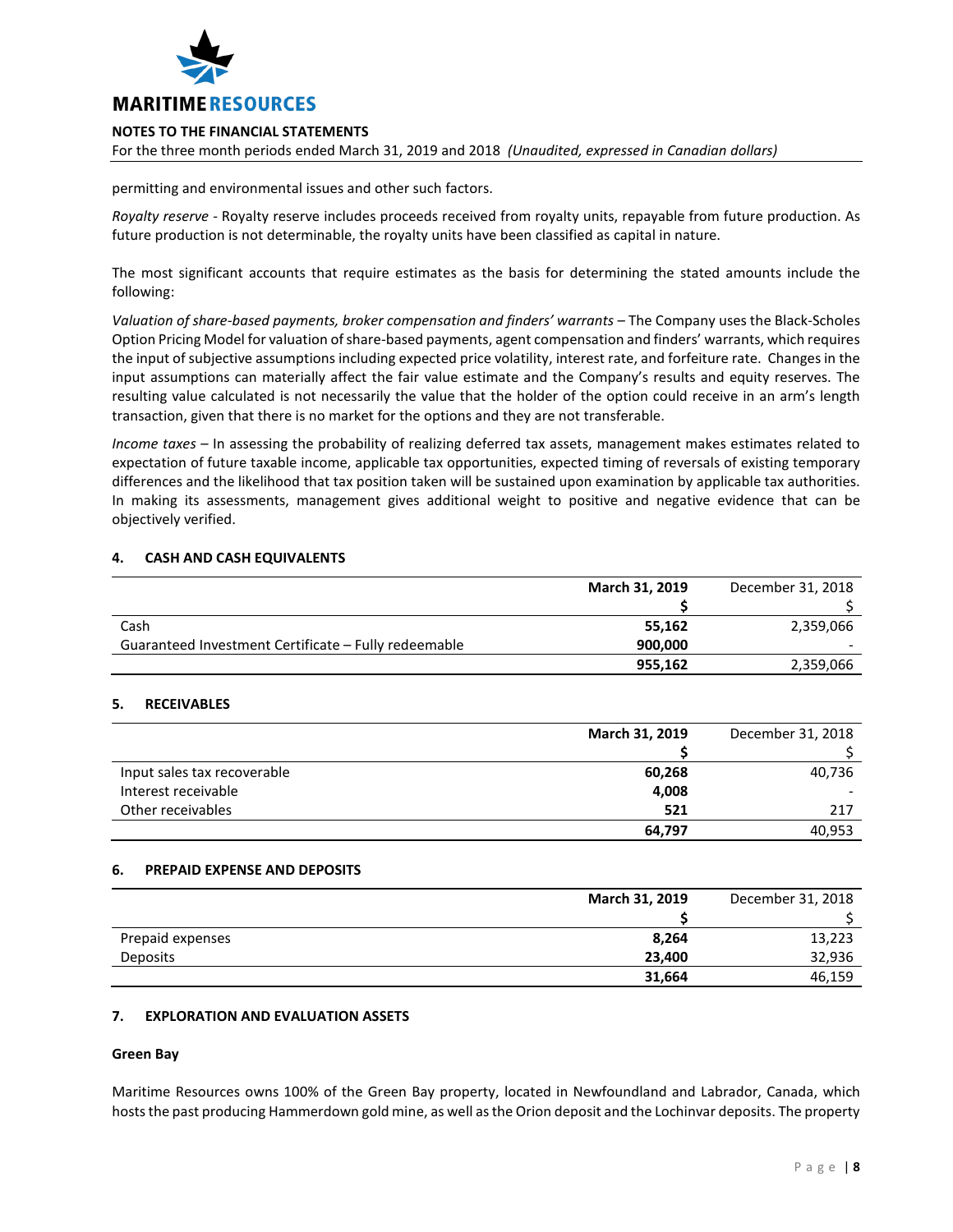

For the three month periods ended March 31, 2019 and 2018 *(Unaudited, expressed in Canadian dollars)*

is subject to a 2% net smelter return ("NSR") royalty on future production from the property with the exception of production from the Orion deposit.

On May 16, 2018, the Company entered into a purchase agreement with Inomin Mines to acquire certain mineral claims that extend the Hammerdown, Green Bay property. Under the terms of the agreement Maritime will earn 100% interest in the Inomin property over a 3-year period by spending \$600,000 in exploration, making cash payments totaling \$300,000 and issuing 2,000,000 shares of Maritime in accordance with the following schedule:

|                    | Cash          | <b>Common shares</b> | <b>Minimum required</b><br>exploration expenditure |
|--------------------|---------------|----------------------|----------------------------------------------------|
|                    |               | #                    |                                                    |
| Upon approval      | 25,000 (paid) | 500,000 (issued)     |                                                    |
| September 17, 2019 | 50,000        | 500,000              | 75,000                                             |
| September 17, 2020 | 100,000       | 500,000              | 150,000                                            |
| September 17, 2021 | 125,000       | 500,000              | 375,000                                            |
|                    | 300,000       | 2,000,000            | 600,000                                            |

The project is subject to a 1.0 % NSR of which 100% can be purchased for \$500,000. The project also has an underlying NSR of 2.5% of which 1.5% can be purchased for \$1,000,000.

#### **Whisker Valley**

On February 27, 2017, the Company entered into an agreement to acquire a 100% interest in the Whisker Valley property in the Baie Verte mining district of Newfoundland and Labrador, Canada, under the following terms:

|                |               |                      | <b>Minimum required</b> |
|----------------|---------------|----------------------|-------------------------|
|                | Cash          | <b>Common shares</b> | exploration expenditure |
|                |               | #                    |                         |
| Upon approval  | 25,000 (paid) | 100,000 (issued)     |                         |
| March 22, 2018 | 20,000 (paid) | 150,000 (issued)     | 100,000 (incurred)      |
| March 22, 2019 | 30,000 (paid) | 200,000 (issued)     | 250,000 (incurred)      |
| March 22, 2020 | 50,000        | 250,000              | 300,000                 |
| March 22, 2021 | 75,000        | 300,000              | 500,000                 |
| March 22, 2022 | 100,000       | 500,000              | 500,000                 |
|                | 300,000       | 1,500,000            | 1,650,000               |

The Company is required to make an additional payment to the optionors of \$50,000 on each of the first, second and third anniversary upon full exercise of its option having issued all of the payments and shares and incurred all of the expenditures. The property is subject to a 2.5 % NSR, of which 1% can be purchased for \$1,000,000 on or before the end of the second anniversary of commencement of commercial production.

On November 16, 2017, the Company further expanded the Whisker Valley project by entering into an agreement to acquire 100% interest in the El Strato property in Newfoundland and Labrador, Canada (contiguous to Whisker Valley), under the following terms:

|                   | Cash          | <b>Common shares</b> |
|-------------------|---------------|----------------------|
|                   |               | #                    |
| Upon approval     | 5,000 (paid)  | 250,000 (issued)     |
| November 23, 2018 | 10,000 (paid) | 250,000 (issued)     |
| November 23, 2019 | 25,000        | 250,000              |
|                   | 40,000        | 750,000              |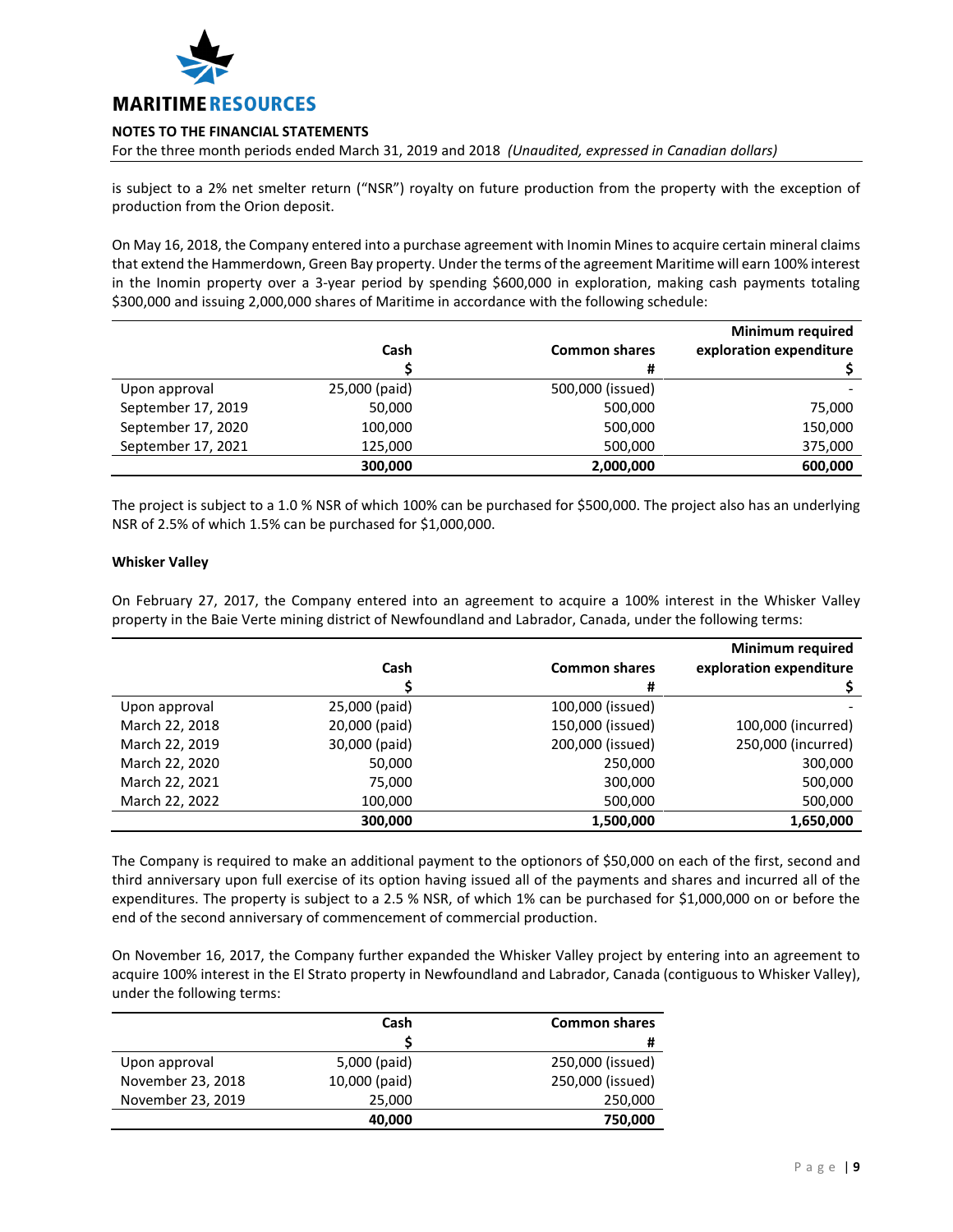

For the three month periods ended March 31, 2019 and 2018 *(Unaudited, expressed in Canadian dollars)*

On December 1, 2017, the Company also added to the Whisker Valley project by entering into an agreement to acquire 100% interest in the Strugglers Pond property in Newfoundland and Labrador, Canada (contiguous to Whisker Valley), under the following terms:

|                   |              |                      | <b>Minimum required</b> |
|-------------------|--------------|----------------------|-------------------------|
|                   | Cash         | <b>Common shares</b> | exploration expenditure |
|                   |              | #                    |                         |
| Upon approval     | 2,000 (paid) | 10,000 (issued)      | 5,000 (incurred)        |
| December 27, 2018 | 3,000 (paid) | 15,000 (issued)      | 25,000 (incurred)       |
| December 27, 2019 | 10,000       | 25,000               | 50,000                  |
| December 27, 2020 | 15,000       | 50,000               | 120,000                 |
|                   | 30,000       | 100,000              | 200,000                 |

Both the El Strato and Strugglers Pond properties are subject to separate 2% NSR royalties, of which 1% can be purchased for \$1,000,000 on or before the end of the second anniversary of commercial production.

#### **Gull Ridge**

In January 2019, the Company staked the new Gull Ridge property claims.

Expenditures incurred on the Company's 100% owned Green Bay, Whisker Valley and Gull Ridge properties, follow:

|                                | <b>Green Bay</b> | <b>Whisker Valley</b> | <b>Gull Ridge</b> | <b>Total</b> |
|--------------------------------|------------------|-----------------------|-------------------|--------------|
|                                |                  |                       | Ş                 | \$           |
| Balance, December 31, 2017     | 6,250,856        | 218,748               |                   | 6,469,604    |
| Acquisition costs - cash       | 25,000           | 48,000                |                   | 73,000       |
| Acquisition costs - shares     | 45,000           | 37,700                |                   | 82,700       |
| <b>Exploration expenses:</b>   |                  |                       |                   |              |
| Drilling and assaying          | 289,772          | 77,842                |                   | 367,614      |
| Geology and engineering        | 473,476          | 146,442               |                   | 619,918      |
| Property                       | 55,991           | 585                   |                   | 56,576       |
| Geophysics                     | 11,208           | 47,500                |                   | 58,708       |
| Other                          | 13,266           | 9,611                 |                   | 22,877       |
|                                | 913,713          | 367,680               |                   | 1,281,393    |
| Less: Recoveries and grants    | (10, 153)        |                       |                   | (10, 153)    |
| Net additions                  | 903,560          | 367,680               |                   | 1,271,240    |
| Balance, December 31, 2018     | 7,154,416        | 586,428               |                   | 7,740,844    |
| Acquisition costs - cash       |                  |                       | 3,870             | 3,870        |
| Acquisition costs - shares     |                  | 49,000                |                   | 49,000       |
| <b>Exploration expenses:</b>   |                  |                       |                   |              |
| Drilling and assaying          | 72,977           |                       |                   | 72,977       |
| Geology                        | 86,320           | 104,668               | 1,813             | 192,801      |
| Property                       | 1,350            |                       |                   | 1,350        |
| Pre-feasibility study update   | 79,149           |                       |                   | 79,149       |
|                                | 239,796          | 153,668               | 5,683             | 399,147      |
| Less: Recoveries and grants    |                  |                       |                   |              |
| Net additions                  | 239,796          | 153,668               | 5,683             | 399,147      |
| <b>Balance, March 31, 2019</b> | 7,394,212        | 740,096               | 5,683             | 8,139,991    |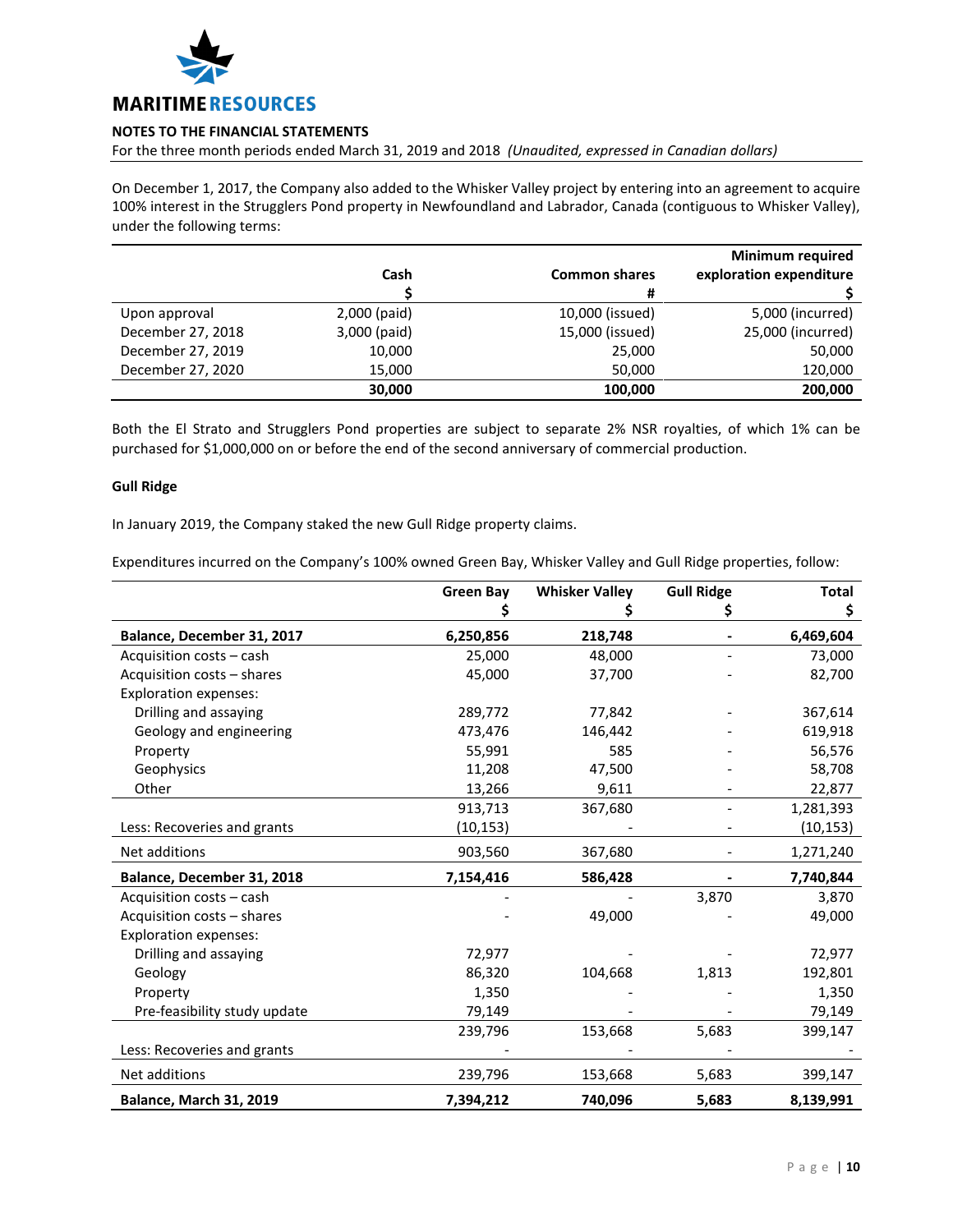

For the three month periods ended March 31, 2019 and 2018 *(Unaudited, expressed in Canadian dollars)*

During the year ended December 31, 2018, the Company received \$10,153 pursuant to an application made with the Newfoundland and Labrador government in respect of the Newfoundland and Labrador Mineral Incentive Junior Exploration Assistance Program ("JEAP") grant for exploration conducted during 2017. Subsequent to the end of the period, the Company received a Newfoundland and Labrador JEAP grant of \$65,250 for exploration conducted during 2018.

#### **8. RIGHT OF USE ASSET AND LEASE LIABILITY**

|                                                  | Right of use asset $-$ office lease |
|--------------------------------------------------|-------------------------------------|
|                                                  | Ş                                   |
| Net book value – December 31, 2018               |                                     |
| Additions on adoption of IFRS 16 (Note 3)        | 106,720                             |
| Depreciation                                     | (21,344)                            |
| Net book value - March 31, 2019                  | 85,376                              |
| At March 31, 2019                                |                                     |
| Cost                                             | 106,720                             |
| Accumulated depreciation                         | (21,344)                            |
| Net book value                                   | 85,376                              |
|                                                  | Lease liability                     |
|                                                  | Ş                                   |
| Balance - December 31, 2018                      |                                     |
| Lease liability recognized as of January 1, 2019 | 106,720                             |
| Lease payments during the period                 | (22,500)                            |
| Interest expense on lease liability              | 1,998                               |
| Balance - March 31, 2019                         | 86,218                              |

As at March 31. 2019, the Company is required to pay \$90,000 in undiscounted lease payments. These payments are due within one year.

During the period ended March 31, 2019, the Company incurred \$8,700 for an office lease not included in lease liabilities.

# **9. ACCOUNTS PAYABLE AND ACCRUED LIABILITIES**

|                                  | March 31, 2019 | December 31, 2018 |
|----------------------------------|----------------|-------------------|
|                                  |                |                   |
| Accounts payable                 | 152,504        | 83,530            |
| <b>Accrued liabilities</b>       | 68,803         | 32,500            |
| Due to related parties (Note 12) | 42.521         | 5,411             |
|                                  | 263,828        | 121,441           |

#### **10. LOAN**

On April 25, 2017, the Company entered into a loan arrangement ("Bridge Financing Agreement") pursuant to which it received \$500,000 and provided for a maturity date of one year (the "Maturity Date"), interest of 8% per annum and was repayable upon earliest of: the maturity date, raising \$2,000,000 or more in equity or debt financing, or committing an event of default. In connection with the Bridge Financing Agreement, the lender received a bonus of 333,333 common shares of the Company valued at \$46,667, non-transferable warrants valued at \$105,387 allowing for the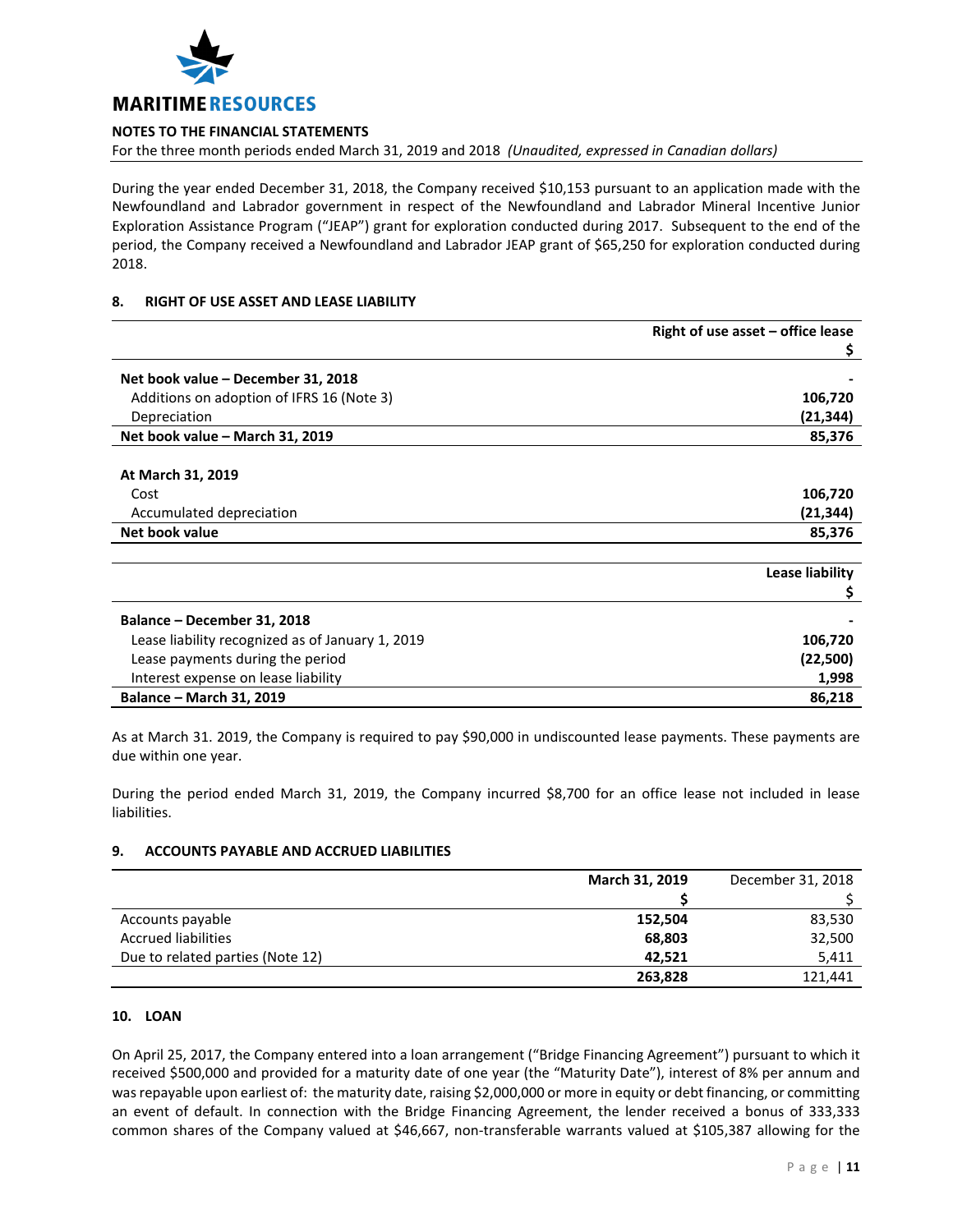

For the three month periods ended March 31, 2019 and 2018 *(Unaudited, expressed in Canadian dollars)*

purchase of up to, in the aggregate, 1,666,666 additional common shares of the Company at \$0.15 per share, which expired unexercised on April 26, 2018, and cash finders fees of \$30,000. The effective interest rate, including bonus shares and warrants was 44%. During the period ended March 31, 2018, the Company recorded accrued interest of \$9,315 and accretion expense of \$57,360 in the statement of loss and comprehensive loss and the loan balance accreted to \$500,000. On March 26, 2018, the loan of \$500,000 and related interest of \$36,712 was repaid.

## **11. SHARE CAPITAL**

#### **Authorized**

Unlimited number of common shares without par value.

#### **Issued**

#### *During the three month period ended March 31, 2019*

#### Exploration and evaluation assets (Note 7)

The Company issued 200,000 common shares valued at \$19,000 in connection with the Whisker Valley property.

#### *During the year ended December 31, 2018*

#### Private Placements

 Pursuant to a private placement on November 7, 2018, the Company issued 25,460,900 non flow-through units ("November 2018 NFT Units") at \$0.11 per unit and 5,402,000 flow-through units ("November 2018 FT Units") at \$0.13 per unit, for gross proceeds of \$3,502,959.

Each FT Unit consisted of one flow-through common share of the Company and one-half of one common share purchase warrant (the "November 2018 FT Warrant"). Each whole November 2018 FT Warrant entitles the holder to purchase one common share of the Company (the "November 2018 FT Warrant Share") at a price of \$0.15 per November 2018 FT Warrant Share expiring November 7, 2020. Each November 2018 NFT Unit consisted of one non flow-through common share of the Company and one-half of one common share purchase warrant (the "November 2018 NFT Warrant"). Each whole November 2018 NFT Warrant will entitle the holder thereof to purchase one common share of the Company (the "November 2018 NFT Warrant Share") at a price of \$0.15 per November 2018 NFT Warrant Share for expiring November 7, 2020.

The flow-through shares were issued at a premium of \$108,040. Pursuant to the Company incurring eligible flowthrough expenditures during the three month period ended March 31, 2019, \$32,627 was recognized into income.

In connection with this private placement, the Company issued 2,152,791 finders' units ("November 2018 Finders' Units"), valued at \$193,751. Each November 2018 Finders' Unit is comprised of one common share and one-half (1/2) of one non-transferable warrant ("November 2018 Finders' Unit Warrant"). Each whole November 2018 Finders' Unit Warrant is exercisable to purchase one common share of the Company at a price of \$0.15 per common share for a period of 24 months expiring November 7, 2020. Also in connection with this private placement, finders' fees of 2,152,791 November 2018 NFT Finders' Warrants were issued. Each November 2018 NFT Finders' Warrant entitles the holder to purchase one common share of the Company at a price of \$0.11 per November 2018 NFT Finders' Warrant Share for a period of 24 months expiring November 7, 2020.

The November 2018 Finders' Unit Warrants and the November 2018 NFT Finders' Warrants were valued at \$22,344 and \$60,365, respectively, using the Black-Scholes option pricing model with the following assumptions: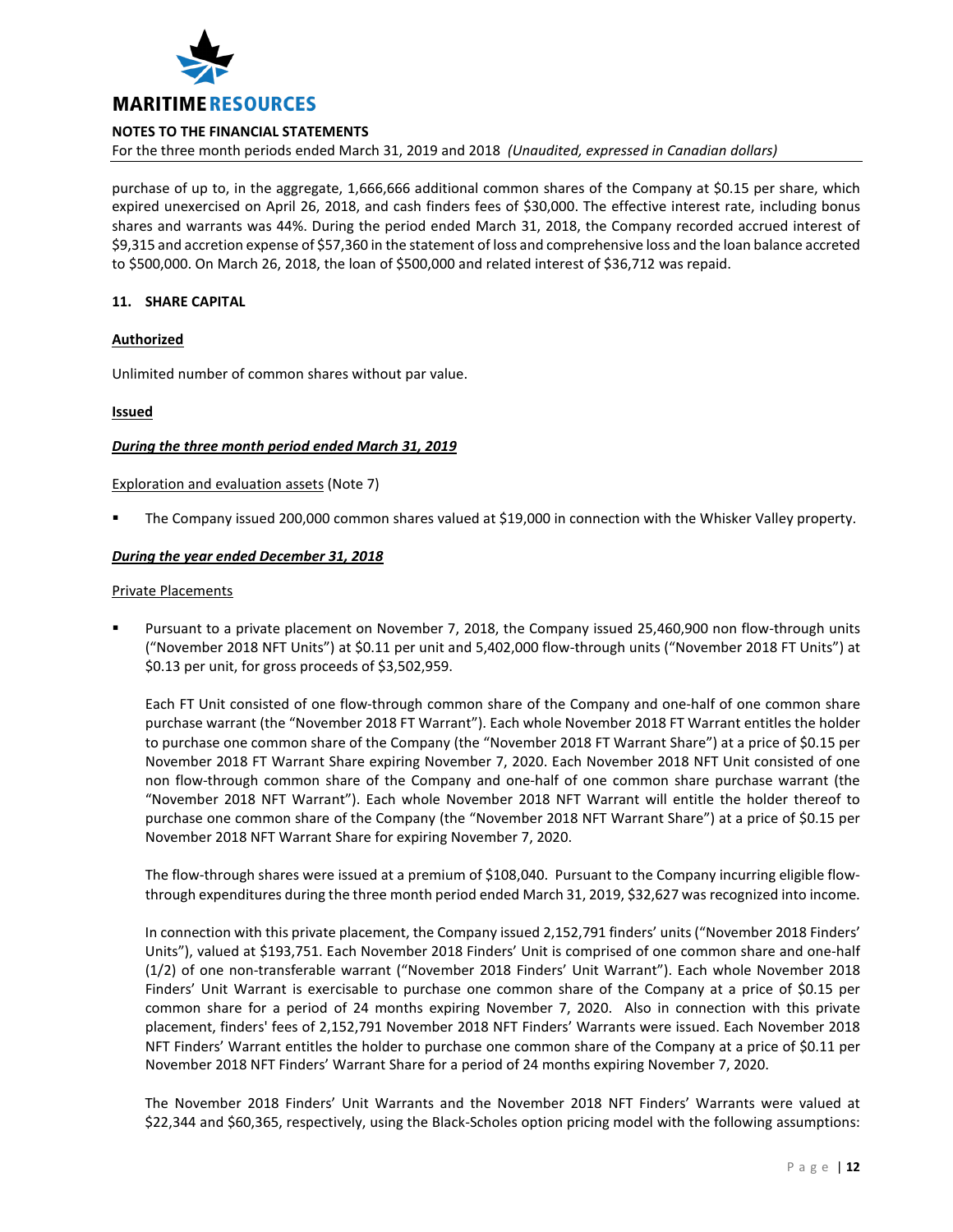

For the three month periods ended March 31, 2019 and 2018 *(Unaudited, expressed in Canadian dollars)*

risk-free interest rate of 1.90%, expected life of 1.5 years, expected volatility of 72.74% and dividend yield of 0% and recorded to share issuance costs.

 Pursuant to a private placement on July 6, 2018, the Company issued 7,600,000 non flow-through units ("July 2018 NFT Units") at \$0.10 per unit and 5,166,667 flow-through units ("July 2018 FT Units") at \$0.12 per unit, for gross proceeds of \$1,380,000. Each July 2018 FT Unit consisted of one flow-through common share of the Company and one-half of one common share purchase warrant (the "July 2018 FT Warrant"). Each whole July 2018 FT Warrant entitles the holder to purchase one common share of the Company (the "July 2018 FT Warrant Share") at a price of \$0.20 per July 2018 FT Warrant Share expiring January 6, 2020.

The flow-through shares were issued at a premium of \$103,333. The Company recognized the remaining \$20,698 into income during the three month period ended March 31, 2019, following the recognition of \$82,635 in income during the year ended December 31, 2018 pursuant to the Company incurring eligible flow-through expenditures.

Each July 2018 NFT Unit consisted of one non flow-through common share of the Company and one-half of one common share purchase warrant (the "July 2018 NFT Warrant"). Each whole July 2018 NFT Warrant entitles the holder thereof to purchase one common share of the Company (the "July 2018 NFT Warrant Share") at a price of \$0.20 per July 2018 NFT Warrant Share for expiring January 6, 2020.

In connection with this private placement, finders' fees of \$30,000 were paid and 480,000 July 2018 NFT Finders' Warrants were issued. Each July 2018 NFT Finders' Warrant entitles the holder to purchase one common share of the Company at a price of \$0.20 per share until January 6, 2020. The July 2018 NFT Finders' Warrants were valued at \$17,319 using the Black-Scholes option pricing model with the following assumptions: risk-free interest rate of 1.90%, expected life of 1.5 years, expected volatility of 98.47% and dividend yield of 0% and recorded to share issuance costs.

 On December 15, 2017, the Company announced a non-brokered private placement of up to \$2,000,000 through the issuance of a combination of non flow-through units ("December 2017 NFT Units") at \$0.10 per Unit and flowthrough units ("December 2017 FT Units") at a price of \$0.12 per December 2017 FT Unit. Each Unit consists of one common share and one-half of one common share purchase warrant ("December 2017 Warrant"). Each whole December 2017 Warrant entitles the holder to acquire one common share of the Company at a price of \$0.20 per common share for 18 months following the closing date of the private placement (the "December 2017 NFT Warrant Share").

The December 2017 private placement closed in 4 tranches and raised gross proceeds of \$608,000 in the first tranche during the year ended December 31, 2017 and \$1,134,754 in 3 tranches in each of the January, February and March months of 2018 as follows:

| <b>Closing Date</b>           | January 11    | <b>February 15</b> | March 21           | Total       |
|-------------------------------|---------------|--------------------|--------------------|-------------|
| <b>Gross Proceeds</b>         | \$326,920     | \$277,834          | \$530,000          | \$1,134,754 |
| <b>FT Shares Issued</b>       | 666.000       | 250,000            |                    | 916,000     |
| <b>NFT Shares Issued</b>      | 2,470,000     | 2,478,340          | 5,300,000          | 10,248,340  |
| <b>Warrants Issued</b>        | 1,568,000     | 1,364,170          | 2,650,000          | 5,582,170   |
| <b>Warrant Exercise Price</b> | \$0.20        | \$0.20             | \$0.20             |             |
| <b>Warrant Expiry Date</b>    | July 11, 2019 | August 15, 2019    | September 21, 2019 |             |
| <b>Finders' Fees</b>          |               |                    |                    |             |
| Cash                          |               | \$8,400            | \$15,000           | \$23,400    |
| <b>NFT Shares Issued</b>      |               | 488,480            |                    | 488,480     |
| <b>Warrants Issued</b>        |               | 824,886            | 350,000            | 1,174,886   |
| <b>Exercise Price</b>         |               | \$0.20             | \$0.20             |             |
| <b>Expiry Date</b>            |               | August 15, 2019    | September 21, 2019 |             |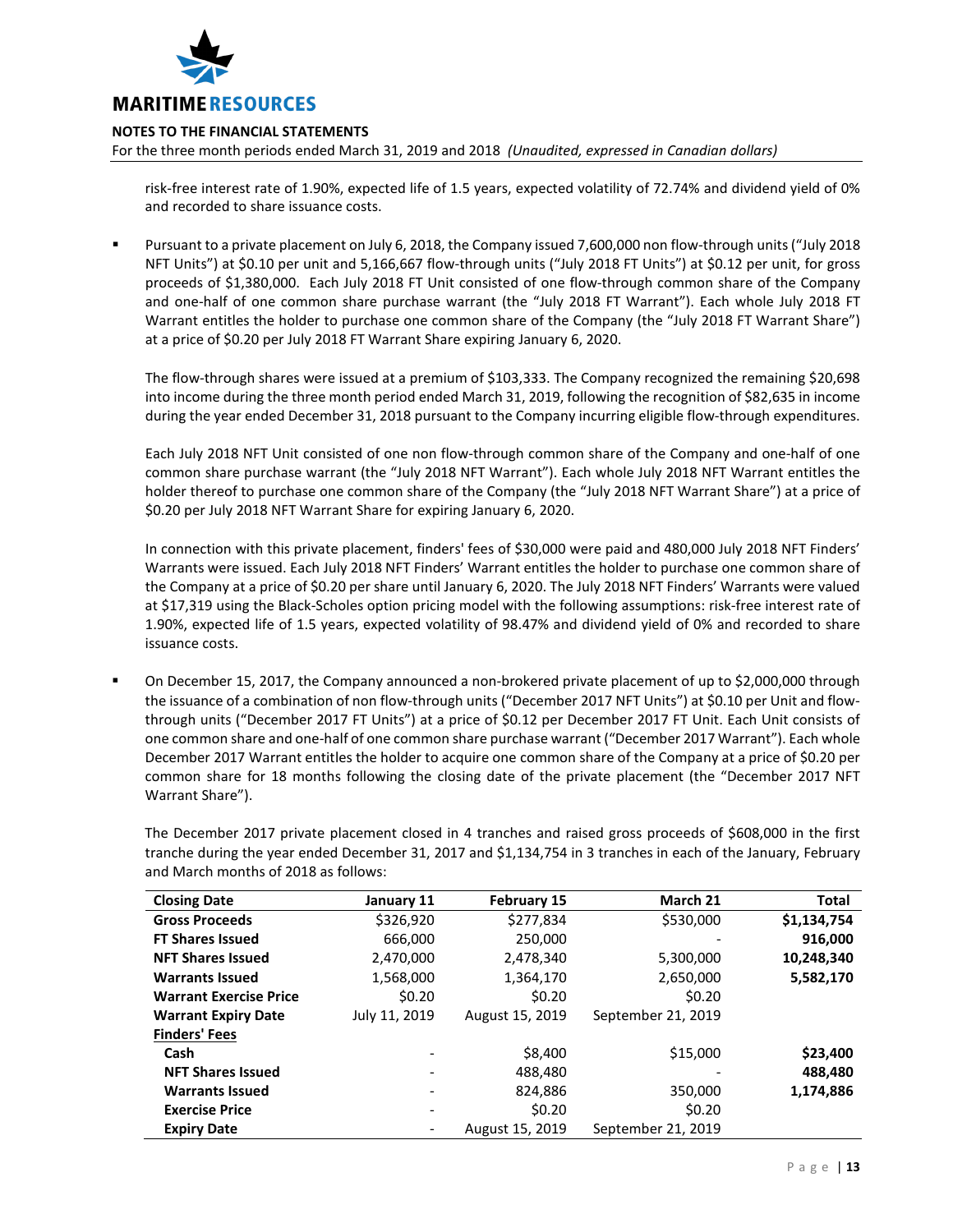

For the three month periods ended March 31, 2019 and 2018 *(Unaudited, expressed in Canadian dollars)*

The flow-through shares, issued in the January 11 and February 15 tranches, were issued at premiums of \$13,320 and \$5,000, respectively, and were fully recognized into income during the year ended December 31, 2018.

#### Treasury shares

On June 26, 2018, the Company received cash proceeds of \$120,000 for the sale of 1,500,000 treasury shares at \$0.08 with original cost of \$245,000, which resulted in a reversal of \$125,000 from treasury shares to deficit.

Exploration and evaluation assets (Note 7)

- The Company issued 150,000 common shares valued at \$16,500 in connection with the Whisker Valley property.
- The Company issued 500,000 common shares valued at \$45,000 in connection with the Inomin property.
- The Company issued 250,000 common shares, valued at \$20,000, in connection with the El Strato property.
- The Company issued 15,000 common shares, valued at \$1,200, in connection with the Struggler Pond property.

| Flow-through premium liability               |            |
|----------------------------------------------|------------|
| Balance - December 31, 2017                  | 63,982     |
| Flow-through premium liability additions     | 229.693    |
| Settlement of flow-through premium to income | (164, 937) |
| Balance - December 31, 2018                  | 128,738    |
| Flow-through premium liability additions     |            |
| Settlement of flow-through premium to income | (53, 325)  |
| <b>Balance - March 31, 2019</b>              | 75.413     |

# **Royalty units**

During fiscal 2016 the Company issued Royalty Units with a price of \$0.01 per Royalty Unit, and, subject to written consent of the Company, may be assigned or transferred in their entirety only. The proceeds of \$210,700 received in relation to the Royalty Units has been recorded as a Royalty Reserve within Equity.

Royalty Units will return 100% of the original investment made by the purchasers and is to be paid out of production from the Company's Green Bay project ("Project"). The likelihood of the Project going into production cannot be determined at this time. Total royalties payable from the Royalty Units ("Royalty Payment") are capped at \$3,440,500 being the price for which the Equity Units (comprised of common shares and common share warrants) and Royalty Units were purchased. Royalty Payments will be made annually beginning on the first anniversary of the date of commencement of commercial production for the Project. Royalty Payments will be funded solely from 10% of annual net cash flow from the Project, with net cash flow representing net production revenues realized from the Project after deduction of all Project operating and debt servicing costs. At the option of the Company, Royalty Payments will be paid either in cash or in gold.

# **Stock options**

The Company has a "rolling" stock option plan for its directors, officers, employees and consultants. The terms of the plan provide for options to be granted to a maximum of 10% of the issued and outstanding common shares of the Company at the time of grant of the stock options, subject to receipt of annual shareholder approval. The exercise price of each option shall not be less than the minimum price permitted by the policies of the TSX-V, and the options may be granted for a maximum term of ten years from the date of grant. The Company records the fair value of all options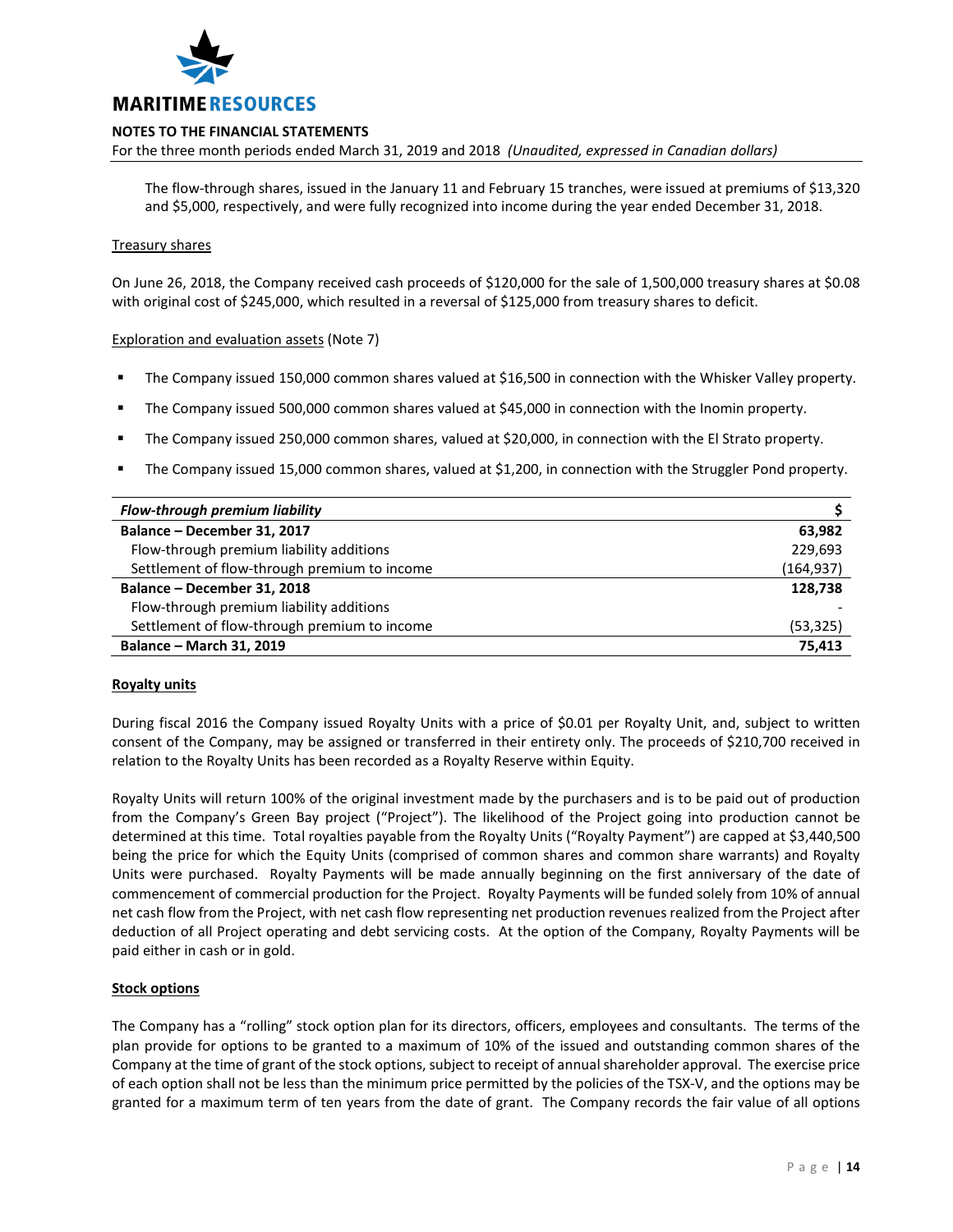

For the three month periods ended March 31, 2019 and 2018 *(Unaudited, expressed in Canadian dollars)*

granted using the Black-Scholes model as share-based payment expense over the vesting period of the options. Vesting terms are determined by the Board of Directors.

A summary of the Company's stock options as at and during the three month period ended March 31, 2019 and year ended December 31, 2018 follows:

|                                     | March 31, 2019 |                 | December 31, 2018 |          |
|-------------------------------------|----------------|-----------------|-------------------|----------|
|                                     |                | Weighted        |                   | Weighted |
|                                     |                | Average         |                   | Average  |
|                                     | <b>Options</b> | <b>Exercise</b> | Options           | Exercise |
|                                     | Outstanding    | <b>Price</b>    | Outstanding       | Price    |
|                                     | #              |                 | #                 |          |
| <b>Balance, beginning of period</b> | 12,485,000     | 0,15            | 8,205,000         | 0.17     |
| Granted                             | ٠              |                 | 4,805,000         | 0.11     |
| Expired/cancelled                   | -              | -               | (525,000)         | 0.19     |
| <b>Balance, end of period</b>       | 12,485,000     | 0.15            | 12,485,000        | 0.15     |

The were no share-based compensation transactions during the three month period ended March 31, 2019. During the year ended December 31, 2018, the Company granted 4,805,000 stock options to consultants, officers and employees of the Company and vested immediately. The fair value of the stock options granted as determined by the Black-Scholes pricing model was \$309,664 or \$0.06 per option and was recorded as share based payment in the statement of loss and comprehensive loss. 525,000 stock-options expired during the year ended December 31, 2018 resulting in a reversal of \$81,556 from reserves to deficit.

The Company has estimated the forfeiture rate to be nil%. Expected volatility was determined based on the historical movements in the closing price of the Company's shares for a length of time to the expected life of each option. The weighted-average assumptions used for the Black-Scholes valuation of stock options granted during the year ended December 31, 2018 were risk-free interest rate of 2.00%; expected life of options of 5 and annualized volatility of 90.02%.

As at March 31, 2019, the Company had outstanding stock options, enabling the holders to acquire further common shares as follows:

| <b>Options</b><br><b>Outstanding</b> | <b>Options</b><br>Exercisable | <b>Exercise</b><br><b>Price</b> | <b>Weighted Average</b><br><b>Contractual Life</b> | <b>Expiry</b> |
|--------------------------------------|-------------------------------|---------------------------------|----------------------------------------------------|---------------|
| #                                    | #                             | \$                              | vears                                              |               |
| 395,000                              | 395,000                       | 0.28                            | 0.41                                               | 29-May-19     |
| 100,000                              | 100,000                       | 0.15                            | 0.79                                               | 15-Oct-19     |
| 1,685,000                            | 1,685,000                     | 0.15                            | 1.87                                               | 13-Nov-20     |
| 2,300,000                            | 2,300,000                     | 0.25                            | 2.58                                               | 29-Jul-21     |
| 200,000                              | 200,000                       | 0.15                            | 3.32                                               | 26-Apr-22     |
| 500,000                              | 500,000                       | 0.10                            | 3.93                                               | 04-Dec-22     |
| 2,500,000                            | 2,500,000                     | 0.10                            | 3.96                                               | 15-Dec-22     |
| 4,805,000                            | 4,805,000                     | 0.11                            | 4.93                                               | 6-Dec-23      |
| 12,485,000                           | 12,485,000                    |                                 | 3.65                                               |               |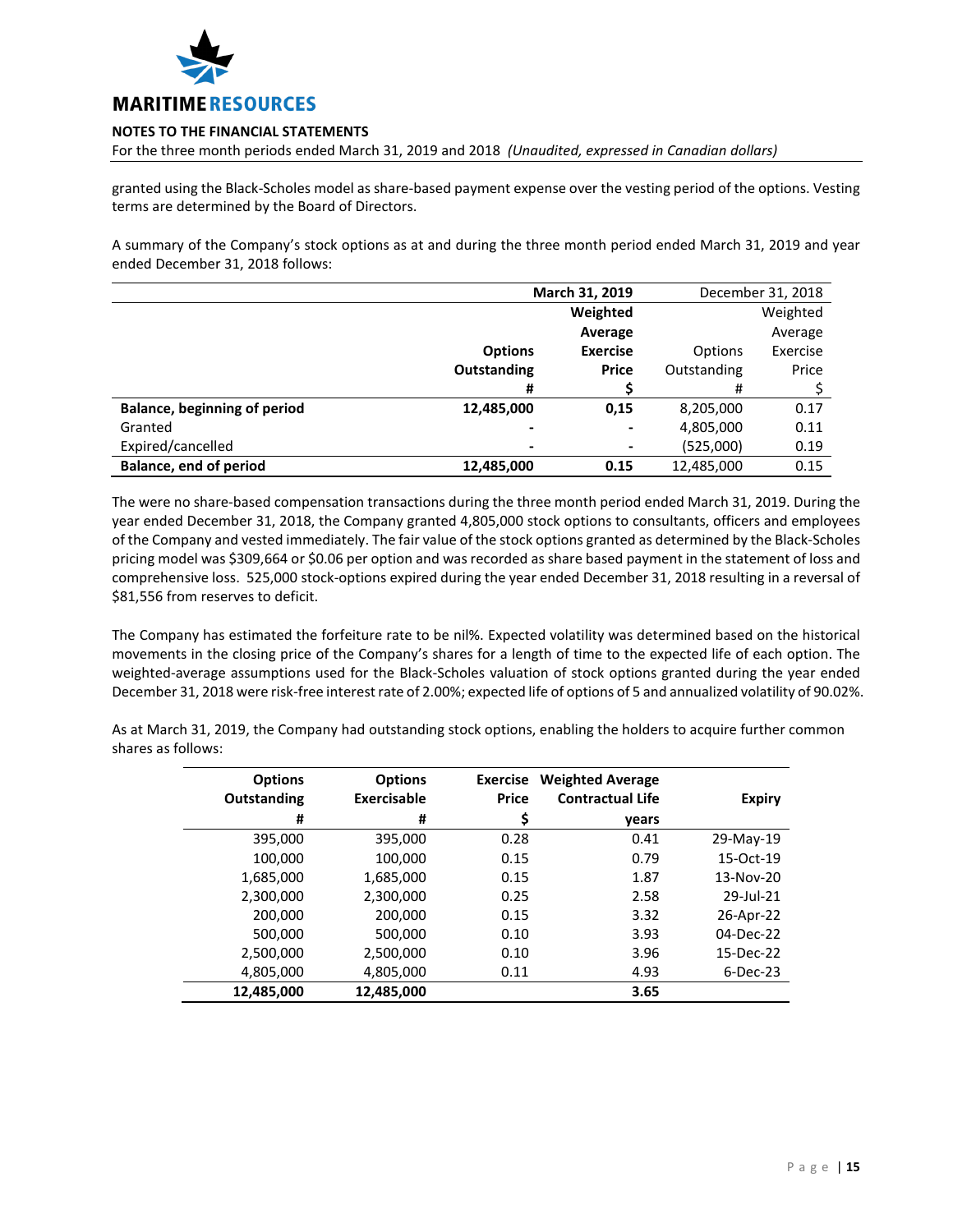

For the three month periods ended March 31, 2019 and 2018 *(Unaudited, expressed in Canadian dollars)*

## **Warrants**

As at March 31, 2019, the Company had outstanding share purchase warrants, enabling the holders to acquire further shares as follows:

| <b>Number of Warrants</b> | <b>Exercise Price</b> | <b>Expiry Date</b> |
|---------------------------|-----------------------|--------------------|
| 3,017,875                 | \$0.20                | April 22, 2019     |
| 2,946,250                 | \$0.20                | June 22, 2019      |
| 1,568,000                 | \$0.20                | July 11, 2019      |
| 9,440,698                 | \$0.20                | July 19, 2019      |
| 2,189,056                 | \$0.20                | August 15, 2019    |
| 3,000,000                 | \$0.20                | September 21, 2019 |
| 6,863,333                 | \$0.20                | January 6, 2020    |
| 16,507,845                | \$0.15                | November 7, 2020   |
| 2,152,791                 | \$0.11                | November 7, 2020   |
| 47,685,848                |                       |                    |

Share purchase warrant transactions were as follows:

|                                     | March 31, 2019     |                 | December 31, 2018 |          |
|-------------------------------------|--------------------|-----------------|-------------------|----------|
|                                     |                    | Weighted        |                   | Weighted |
|                                     |                    | Average         |                   | Average  |
|                                     | <b>Warrants</b>    | <b>Exercise</b> | Warrants          | Exercise |
|                                     | <b>Outstanding</b> | <b>Price</b>    | Outstanding       | Price    |
|                                     | #                  |                 | #                 |          |
| <b>Balance, beginning of period</b> | 53,192,432         | 0.18            | 23,078,073        | 0.20     |
| Granted                             |                    |                 | 32,281,025        | 0.17     |
| Expired/cancelled                   | (5,506,584)        | 0.20            | (2, 166, 666)     | 0.15     |
| <b>Balance, end of period</b>       | 47,685,848         | 0.18            | 53,192,432        | 0.18     |

During the three month period ended March 31, 2019, 5,506,584 warrants expired unexercised, including the reversal of 597,833 finder warrants resulting in the reversal of \$36,918 to share capital. During the year ended December 31, 2018, the Company in connection with the private placements, issued warrants allowing for the purchase of up to, in the aggregate, 32,281,025 common shares, including warrants to finders allowing for the purchase of up to, in the aggregate, 4,726,572 common shares, which finders' warrants were valued at \$132,341.

Subsequent to the three month period ended March 31, 2019, 3,017,875 warrants expired unexercised.

# **12. RELATED PARTY TRANSACTIONS**

#### (a) Services

Effective February 1, 2019, the Company entered into a sublease for office space in Toronto, with a corporation that is related as they have directors, as well as the Chief Financial Officer and Corporate Secretary in common. The related corporation also charged Maritime for reimbursement of direct third party purchases of certain office administration services.

Effective July 1, 2014, the Company entered into arrangement with an administration and exploration services contractor ("AESC") in which a director is a shareholder, pursuant to which it receives office, administrative and exploration services. The AESC ceased to be a related party of the Company effective February 1, 2019.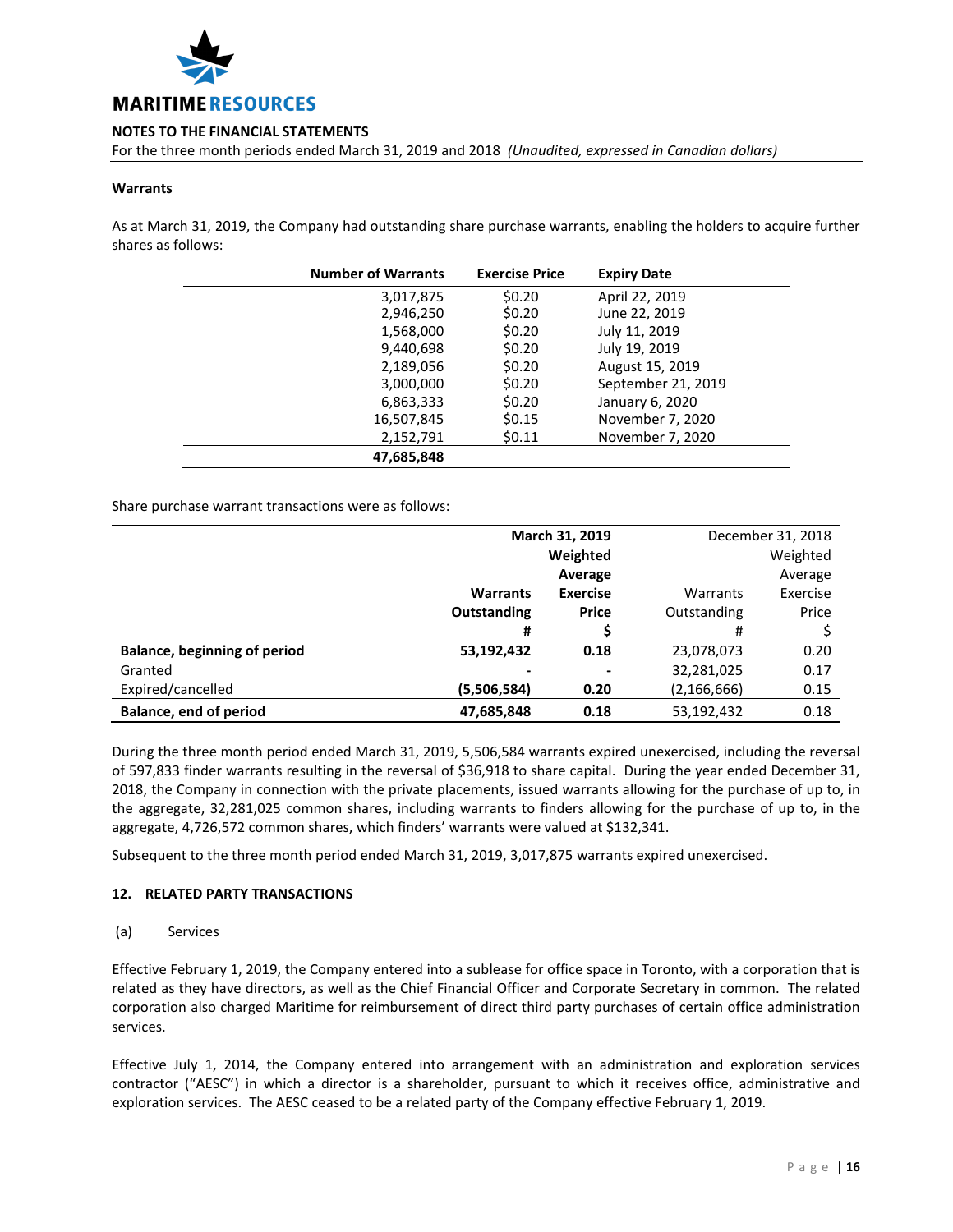

For the three month periods ended March 31, 2019 and 2018 *(Unaudited, expressed in Canadian dollars)*

For the three month periods ended March 31 the Company was charged the following:

|                              | 2019   | 2018   |
|------------------------------|--------|--------|
|                              |        |        |
| Rent                         | 8,700  |        |
| Office administration        | 788    |        |
| Rent - AESC                  | 8,287  | 24,860 |
| Office administration - AESC | 19,489 | 5,060  |
|                              | 37,264 | 29,920 |

At December 31, 2018, the Company had included in prepaids \$10,384 to AESC.

(b) Compensation of key management personnel

Key management personnel consist of the directors and executive officers of the Company. Compensation paid or payable to key management personnel for services rendered were as follows for the three months ended March 31:

|                                      | 2019      | 2018    |
|--------------------------------------|-----------|---------|
|                                      |           |         |
| Salaries                             | 87,000    |         |
| Consulting                           | 24,000    | 87,000  |
| Contract wages <sup>(1)</sup>        | 6,500     | 19,500  |
| Directors' fees                      | 17,500    | 4,500   |
| Geological consulting <sup>(2)</sup> | 28,200    | 60,600  |
| Severances                           | 884,497   |         |
|                                      | 1,047,697 | 171,600 |

 $(1)$  Included in Administration in the Statement of Loss and Comprehensive Loss

 $(2)$  Included in Exploration and Evaluation Assets in the Statement of Financial Position

At March 31, 2018, the Company owed \$2,875 to the former CEO and director of the Company, \$5,872 to a former director of the Company and \$3,572 to a director of the Company, in respect of expenses incurred on behalf of the Company and included in accounts payable and accrued liabilities.

At March 31, 2019, the Company included in accounts payable and accrued liabilities \$2,500 payable to a director, \$16,647 payable to the Chief Executive Officer and director, \$2,362 payable to the Chief Financial Officer and \$10,290 payable to the VP Exploration in respect of expenses incurred on behalf of or services provided to the Company. The Company also owed \$10,721 to Aurelius Minerals Inc. in respect of rent and office administration and accrued \$17,500 of directors' fees to the members of board of directors of the Company during the first quarter of 2019.

During the three months ended March 31, 2019, the Company announced that it had made management changes. Pursuant to the management changes, the Company paid severances totalling \$884,497 to the former Chief Executive Officer (\$391,496), Chief Financial Officer (\$117,000), Chief Operating Officer (\$328,001) and Corporate Secretary (\$48,000) of the Company.

# **13. FINANCIAL INSTRUMENTS AND RISK MANAGEMENT**

Financial instruments measured at fair value are classified into one of three levels in the fair value hierarchy according to the relative reliability of the inputs used to estimate the fair values. Fair value is the price that would be received to sell an asset or paid to transfer a liability in an orderly transaction between market participants at the measurement date. The fair value hierarchy establishes three levels to classify the inputs to valuation techniques used to measure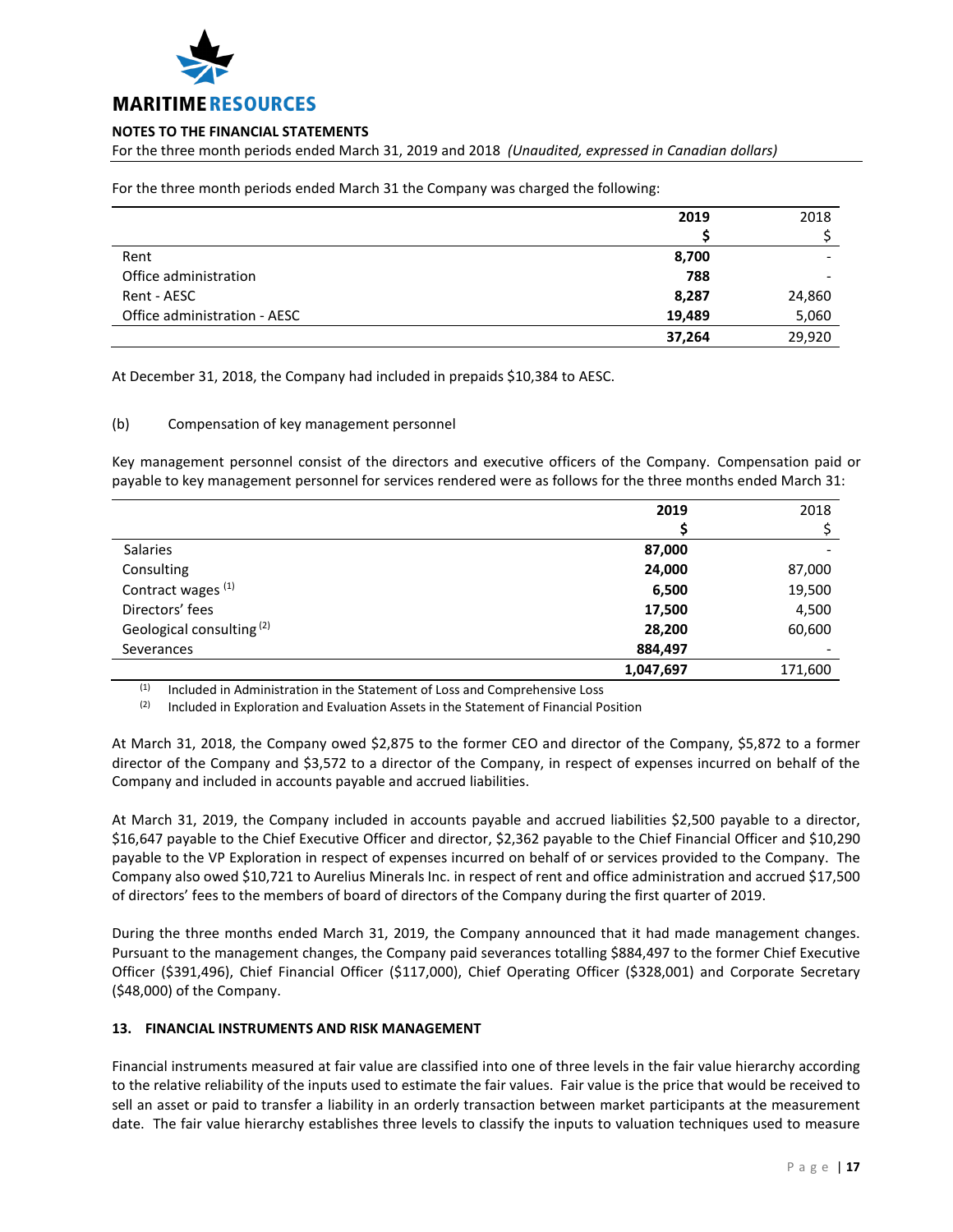

For the three month periods ended March 31, 2019 and 2018 *(Unaudited, expressed in Canadian dollars)*

fair value. Level 1 inputs are quoted prices (unadjusted) in active markets for identical assets or liabilities. Level 2 inputs are quoted prices in markets that are not active, quoted prices for similar assets or liabilities in active markets, inputs other than quoted prices that are observable for the asset or liability (for example, interest rate and yield curves observable at commonly quoted intervals, forward pricing curves used to value currency and commodity contracts and volatility measurements used to value option contracts), or inputs that are derived principally from or corroborated by observable market data or other means. Level 3 inputs are unobservable (supported by little or no market activity). The fair value hierarchy gives the highest priority to Level 1 inputs and the lowest priority to Level 3 inputs.

The Company's financial instruments consist of cash, receivables, and accounts payable and accrued liabilities. Cash is measured at fair value based on Level 1 of the fair value hierarchy. The fair values of receivables and accounts payable and accrued liabilities approximate their book carrying values because of the short-term nature of these instruments.

#### (a) Credit risk

Credit risk is the risk that a counter party to a financial instrument will fail to discharge its contractual obligations. The Company is exposed to credit risk with respect to its cash and receivables. The maximum exposure to loss arising from receivables is equal to their carrying amounts. The Company manages credit risk with respect to its cash by maintaining demand deposits with a major Canadian financial institution; however, this exposes the Company's cash to concentration of credit risk as all amounts are held at a single institution.

#### (b) Liquidity risk

Liquidity risk is the risk that the Company will encounter difficulty in satisfying financial obligations as they become due. The Company manages its liquidity risk by forecasting cash flows from operations and anticipated investing and financing activities.

#### (c) Market risk

Market risk is the risk that the fair value or future cash flows of a financial instrument will fluctuate due to changes in market prices. Market risk comprises three types of risk: interest rate risk, foreign currency risk and other price risk.

#### (d) Interest rate risk

Interest rate risk consists of two components:

- i) To the extent that payments made or received on the Company's monetary assets and liabilities are affected by changes in the prevailing market interest rates, the Company is exposed to interest rate cash flow risk; and
- ii) To the extent that changes in prevailing market rates differ from the interest rate in the Company's monetary assets and liabilities, the Company is exposed to interest rate price risk.

The Company is not exposed to significant interest rate risk due to the short-term maturity of its monetary assets and liabilities.

#### (e) Foreign currency risk

Foreign currency risk is the risk that the fair value or future cash flows of a financial instrument will fluctuate due to changes in foreign exchange rates. The Company is not exposed to foreign currency risk as its monetary assets and liabilities are denominated in Canadian dollars.

#### (f) Other price risk

Other price risk is the risk that the fair value or future cash flows of a financial instrument will fluctuate due to changes in market prices, other than those arising from interest rate risk or foreign currency risk. The Company is not exposed